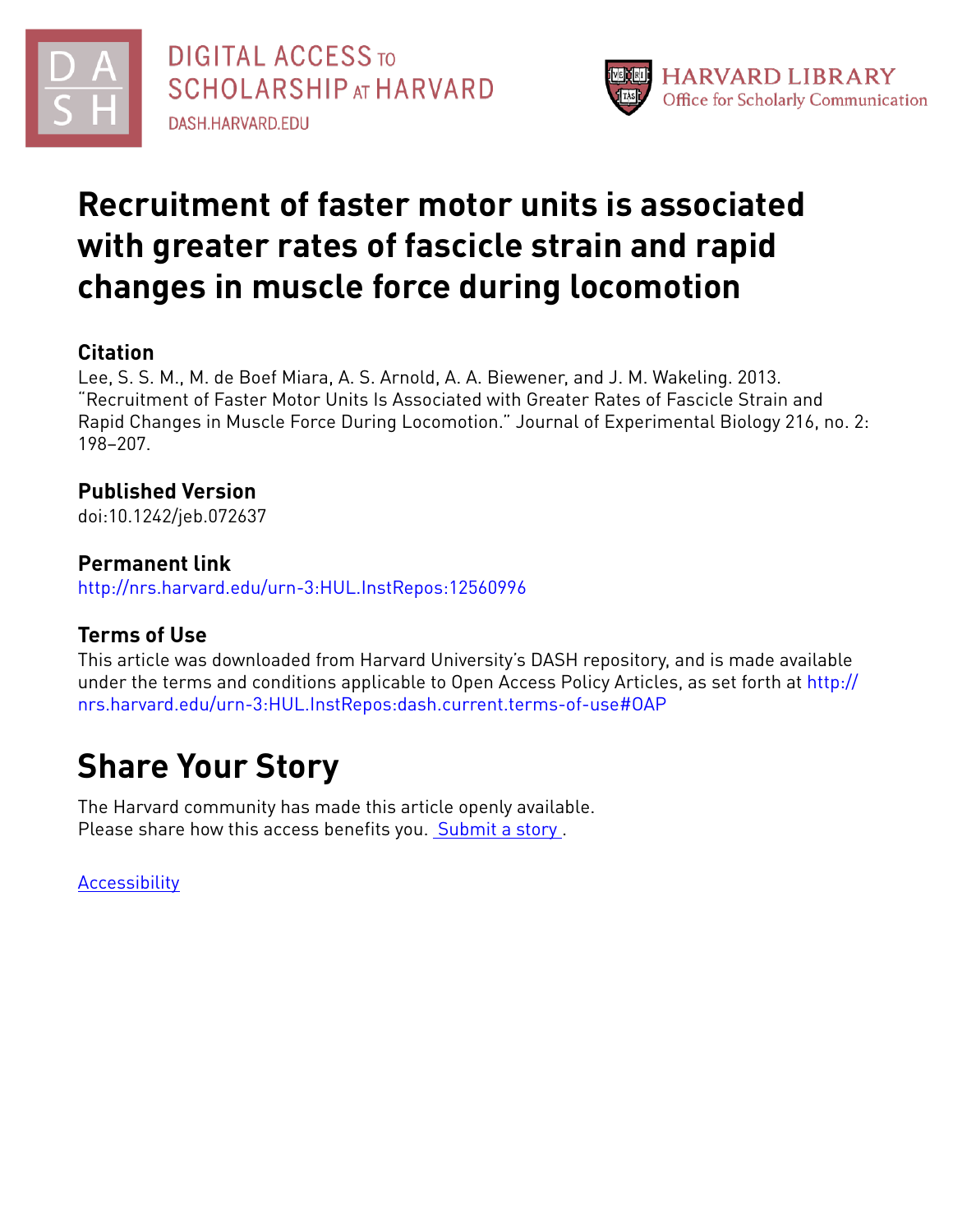| $\mathbf{1}$ |                                                                                                     |
|--------------|-----------------------------------------------------------------------------------------------------|
| 2            |                                                                                                     |
| 3            |                                                                                                     |
| 4            |                                                                                                     |
| 5            |                                                                                                     |
| 6            |                                                                                                     |
| 7            |                                                                                                     |
| 8            | Recruitment of faster motor units is associated with greater rates of fascicle                      |
| 9            | strain and rapid changes in muscle force during locomotion                                          |
| 10           |                                                                                                     |
| 11           | Sabrina S.M. Lee <sup>1</sup> , Maria de Boef Miara <sup>2</sup> , Allison S. Arnold <sup>2</sup> , |
| 12           | Andrew A. Biewener <sup>2</sup> , James M. Wakeling <sup>1</sup>                                    |
| 13           |                                                                                                     |
| 14           | <sup>1</sup> Department of Biomedical Physiology and Kinesiology, Simon Fraser University,          |
| 15           | Burnaby, BC, Canada                                                                                 |
| 16           | <sup>2</sup> Concord Field Station, Harvard University, Bedford, MA, USA                            |
| 17           |                                                                                                     |
| 18           |                                                                                                     |
| 19           |                                                                                                     |
| 20           |                                                                                                     |
| 21           |                                                                                                     |
| 22           | Word count: 5645                                                                                    |
| 23           | Keywords: Electromyography, motor unit, muscle force, fascicle strain, activation                   |
| 24           |                                                                                                     |
|              |                                                                                                     |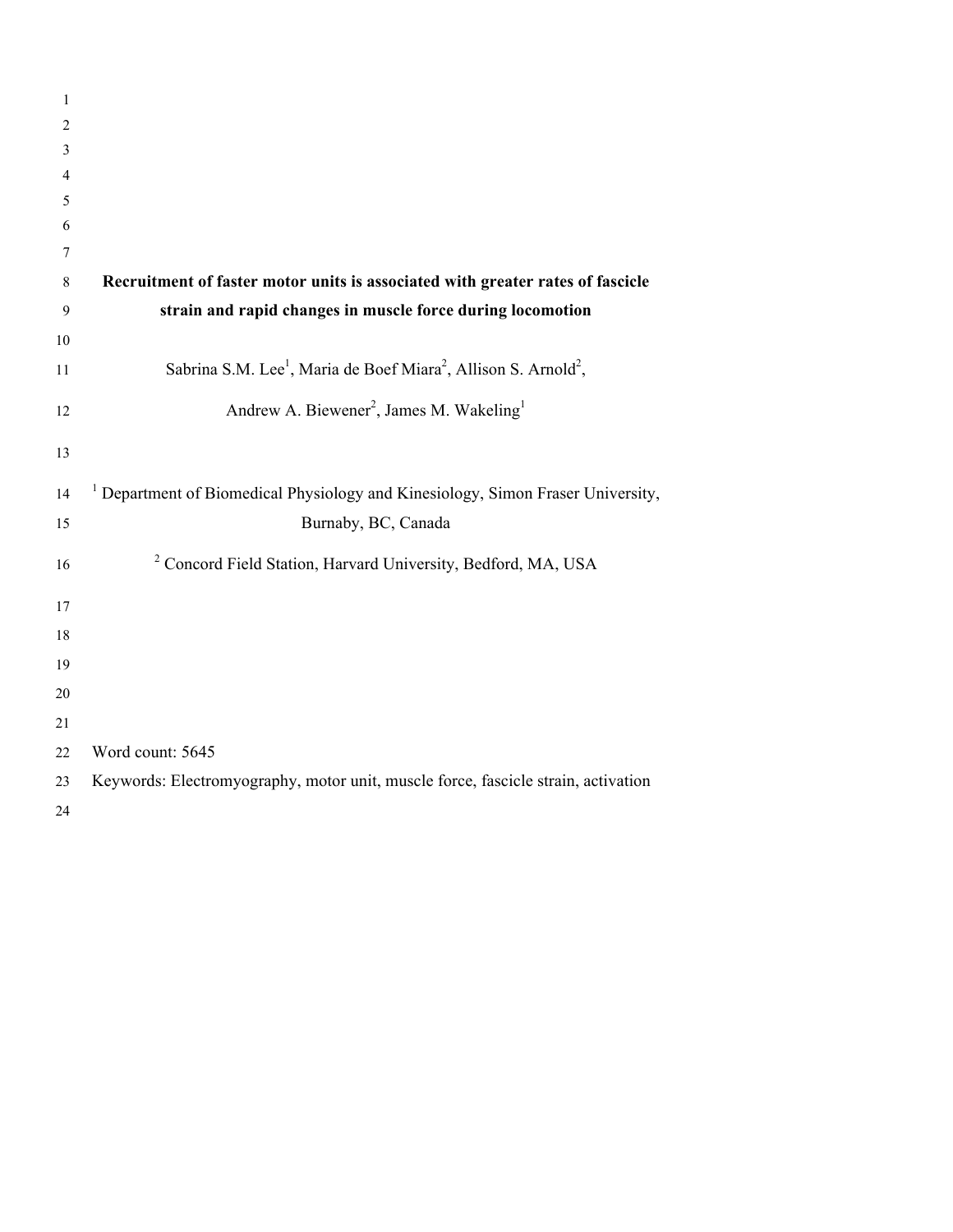#### **Abstract**

 Animals modulate the power output needed for different locomotor tasks through changes in muscle force production and fascicle strain rate. To generate sufficient force, appropriate motor unit recruitment must occur. Given that faster motor units contract with faster strain rates and have faster activation-deactivation rates, it is therefore likely that faster motor units are recruited for more rapid movements. The goals of this study were to 1) describe changes in motor unit recruitment patterns that occur with changes in locomotor dynamics and 2) test whether motor unit recruitment can be directly related to *in vivo* measures of muscle force and fascicle strain and strain rate, and thus mechanical work. Myoelectric, sonomicrometric, and muscle-tendon force data were collected from the lateral and medial gastrocnemius muscles of the goat hind limb during level and incline walking and trotting, and level galloping. Myoelectric signals were analyzed using wavelet and principal component analysis in order to quantify changes to the myoelectric frequency spectra across locomotor conditions. Fascicle strain and strain rate were calculated from the sonomicrometric data, and force rate was calculated from the 16 tendon force data. The results of this study demonstrate that, under certain locomotor conditions such as level galloping and incline walking, where EMG activity were similar but had different 18 frequency components, faster and slower motor units are recruited in patterns that were task- specific. The study also shows that the recruitment patterns of different motor unit types are related to *in vivo* fascicle strain rates in addition to myoelectric intensity and force. Together, these data provide evidence that changes in motor unit recruitment have an underlying mechanical basis, at least for certain locomotor tasks.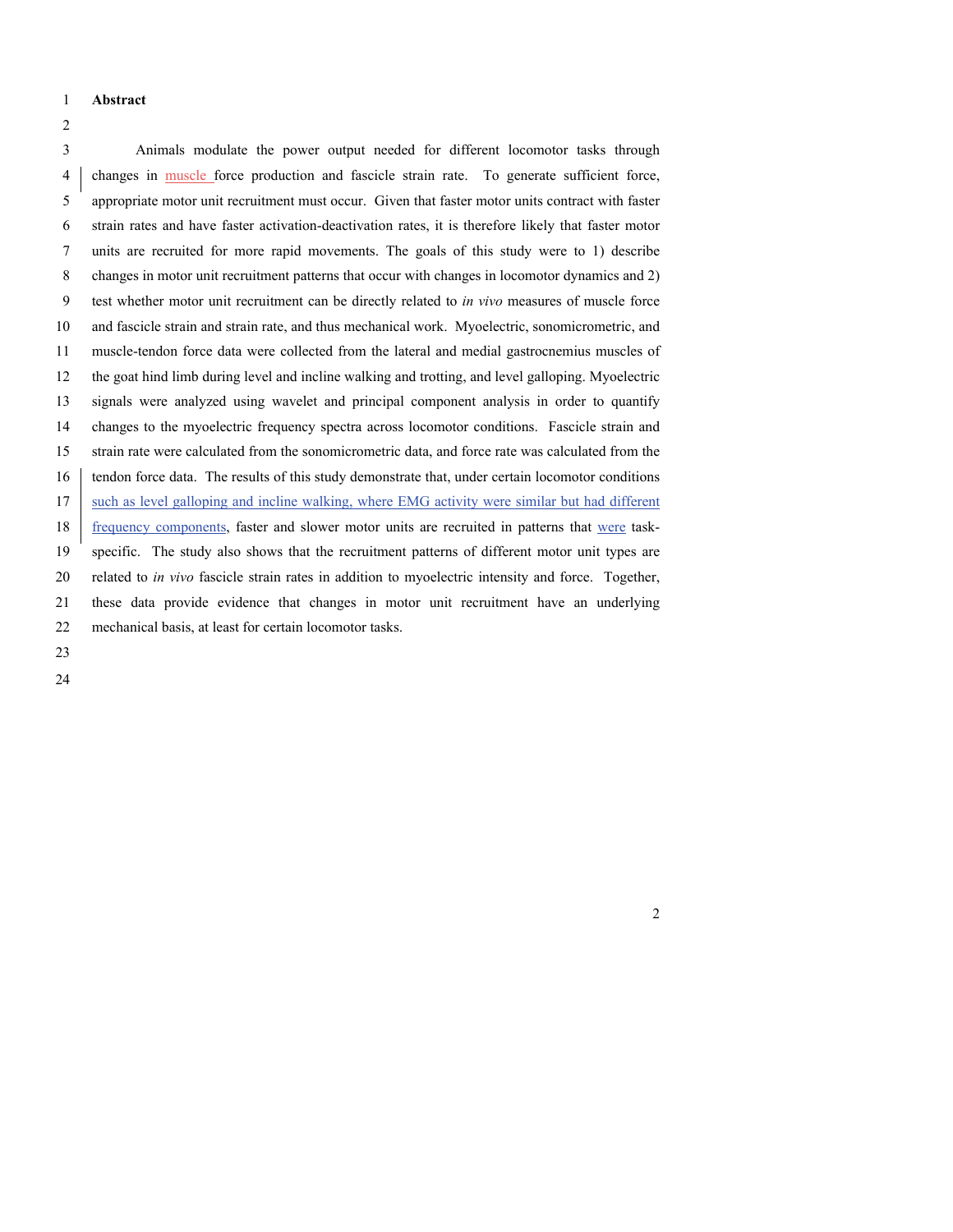**Introduction**

 Mammalian skeletal muscles are composed of multiple motor unit types, each of which has defined physiological and mechanical properties. This enables these muscles to produce the mechanical output required to perform a wide range of locomotor tasks with variable force and velocity requirements. For example, fast fibres have strain rates and activation-deactivation rates that are two to three times faster than those of slow fibers (He et al., 2000). It seems likely that these differences influence the way motor units are recruited within individual muscles and among synergistic muscles. Many studies have made indirect assessments of muscle force, length, and shortening velocity (e.g. Hodson-Tole and Wakeling, 2008; Lichtwark et al., 2003; Gillis et al., 2005). However, few studies have measured muscle force and strain together directly during differing locomotor tasks due, in part, to methodological challenges. Furthermore, the possible link between motor unit recruitment patterns and task-dependent factors, such as muscle fascicle strain rate, has only been explored in a limited number of studies 15 (Hodson-Tole and Wakeling, 2009, Wakeling et al., 2006). Thus, whether the manner in which 16 recruitment patterns change with the force- or strain-related demands of different locomotor 17 tasks remains largely unknown.

 Recent *in vivo* studies have established that muscles modulate their work output to meet the changing mechanical demands associated with various locomotor tasks (Roberts et al. 1997, Daley and Biewener, 2003; Gabaldon et al., 2004; McGuigan et al. 2009). For example, when an animal runs uphill, the net output of the muscles must be increased to raise the body's center of mass. Across a variety of species, in those muscles examined, muscle fascicle strain, strain rate 23 and force have been shown to vary substantially when animals and humans walk, hop, and run at different speeds, or over different terrain (e.g. Roberts et al., 1997; Biewener, 1998; Biewener et al., 1998; Daley and Biewener, 2003; Gillis and Biewener, 2002; Fukunaga et al., 2001; Lichtwark et al., 2006, 2007; McGuigan et al., 2009). However, the manner in which work 27 output is modulated by recruiting different motor unit types remains largely unknown.

28 When there is a requirement for an increased level of <u>muscle</u> force output from a muscle, motor units are typically recruited in an orderly fashion from slowest to fastest, originally formulated as the size principle of motor unit recruitment by Henneman et al. (1965, 1974) and 31 others (Freund et al., 1975, Fedde et al., 1969). Different motor unit types innervate a range of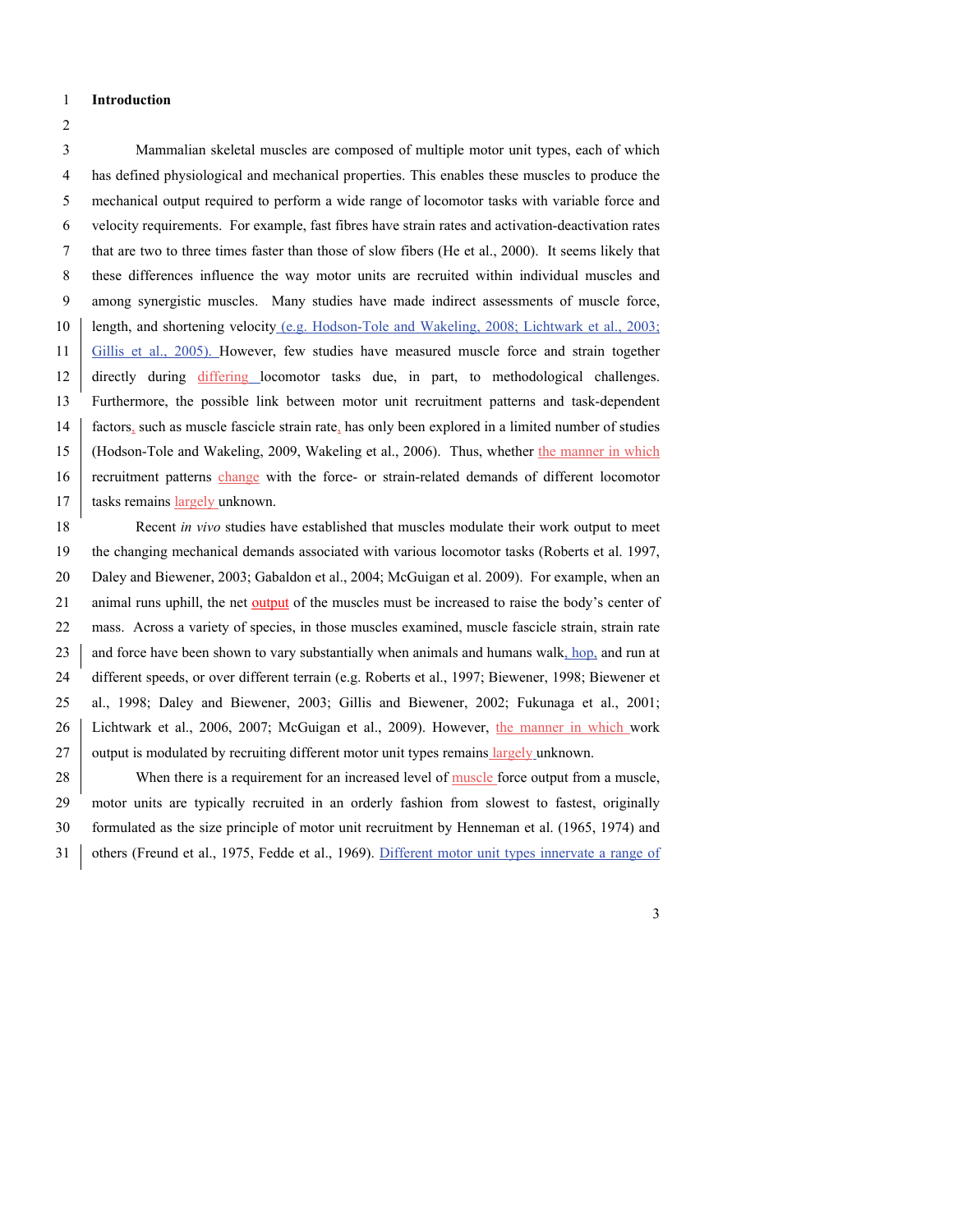muscle fibres: type 1 – slow-twitch and type IIA-IIB fast twitch-fibres (Burket et al., 1973). However, evidence for alternative, task-dependent recruitment patterns has emerged for muscles operating across a range of species (e.g. Gillespie et al., 1974; Grimby et al., 1981; Nardone et al., 1989; Sokoloff and Cope, 1996; Wakeling et al., 2006; Hodson-Tole and Wakeling, 2007, 2008, 2010). For example, there is evidence of preferential recruitment of faster motor unit types during rapid locomotor tasks. This evidence is based, in large part, on analyzing the time- varying frequency spectra of myoelectric signals (reviews: Hodson-Tole and Wakeling, 2009; Reaz et al., 2006). Different motor unit types have muscle fibres with different electrical membrane properties (Luff and Atwood, 1972), and there is an intrinsic speed dependence of the EMG frequency such that faster fibers generate higher-frequency signals (Wakeling et al., 2002; Hodson and Wakeling, 2008; Lee et al., 2011). Recently, Wakeling et al. (2006) demonstrated 12 during cycling in humans that EMG signals shifted to higher frequencies when humans cycle at 13 higher pedaling frequencies and muscle fascicle strain rates, consistent with an earlier cycling 14 study that suggested preferential recruitment of the faster quadriceps muscle fibres at faster contraction speeds during locomotion (Citterio and Agostoni, 1984). Hodson-Tole and Wakeling (2008) similarly showed that myoelectric frequency content was associated with changes in 17 fascicle strain rate in <u>rat hindlimb muscles over</u> a range of gait velocities and inclines.

18 Other factors, such as the force magnitude and the force rise and relaxation rates of 19 different fibres, may also influence motor unit recruitment. Since activation-deactivation rates 20 vary for different motor unit types (Burke et al., 1973; Lee et al., 2011), it is logical that 21 locomotor tasks that have short shortening-lengthening cycles, such as a cat paw-shake, require 22 fast activation-deactivation rates and thus, recruitment of faster motor units (Smith et al., 1980). 23 Roberts and Gabaldon (2008) observed an increased electromechanical delay for force relaxation 24 in turkey ankle muscles during slow walking than during running. Because the delay was not 25 correlated with the muscle's shortening velocity, they hypothesized that the shorter relaxation 26 times during fast walking reflect the shorter relaxation times of faster muscle fibres. Hodson-27 Tole and Wakeling (2008) reported similar observations during incline walking where rat muscle 28 strain rates were slower during level walking and were associated with the recruitment of slower 29 motor units despite increased total EMG intensity. Preferential recruitment of motor units types 30 was further supported when comparing the EMG frequency content during level running and 31 incline walking where the EMG intensity was similar, but the EMG frequency content was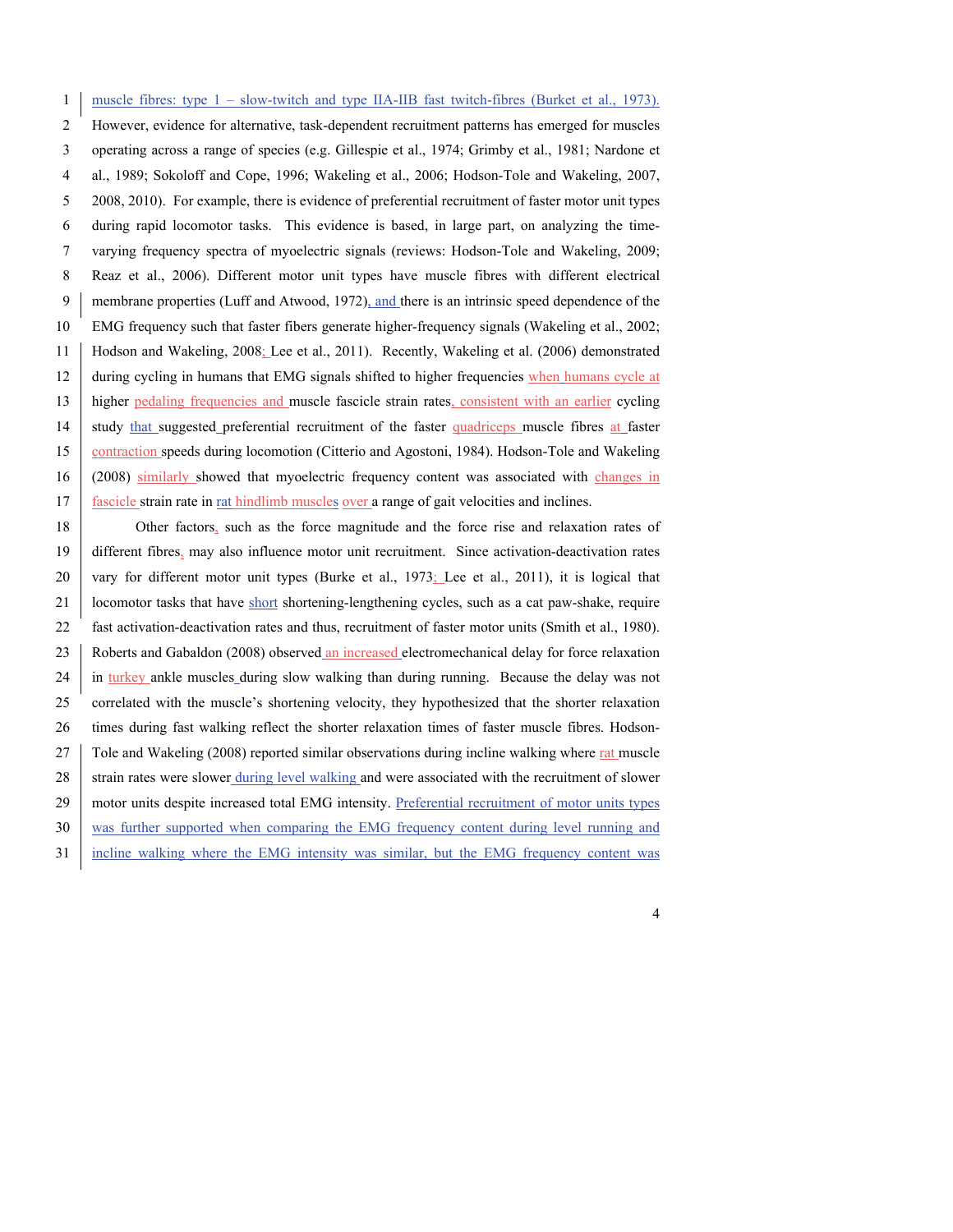1 significantly lower during incline walking. It is possible that when rapid force production and relaxation are required, recruitment of faster motor units — independent of slow units — is needed. If slower motor units are activated, then faster cycle rates may be hindered. During tasks where sustained force at low to moderate levels is needed, or where rapid force generation and relaxation are not required, orderly motor unit recruitment according to the size principle is more likely to be sufficient to meet the mechanical demands of the muscle.

 In this paper, we explore whether force rise and relaxation rates, along with fascicle strain 8 rates, are associated with orderly recruitment patterns from slow to faster motor units of the lateral and medial gastrocnemius (LG and MG) muscles of goats during different *in vivo*  **locomotor tasks**, or whether there are conditions in which faster units are preferentially recruited 11 in a task-specific fashion. In goats and other mammals, the LG and MG muscles are composed of both slow and fast fibres. Goats were selected for this study because they allowed EMG, fascicle length and strain rate, as well as tendon force to be measured directly under *in vivo*  conditions. The purposes of this study were to 1) describe changes in motor unit recruitment patterns due to changes in locomotor dynamics associated with speed, and grade; and 2) examine whether these motor unit recruitment patterns potentially tune or enhance the muscle's contractile properties for a specific motor task by characterizing the relationships between motor unit activity, fascicle strain rate, and force profiles. Given that the recruitment of faster motor units results in a higher frequency content of the EMG with the same or less intensity, we hypothesized that 1) faster gait speed leads to an increase in the high frequency component of the EMG signal and that 2) for similar EMG intensities, increased surface grade leads to an increase 22 in the low frequency component of the EMG signal compared with fast level locomotion. We 23 also hypothesized that 3) there is a significant association between myoelectric frequency 24 content, force, and force rise and relaxation rates, as well as 4) there is a significant positive 25 correlation between EMG frequency content and muscle fascicle shortening strain rate. These 26 associations are anticipated because increases in muscle force likely depend on the recruitment 27 of faster motor units within a muscle (in addition to slow units), with faster speeds (and higher 28 fascicle strain rates) being linked to faster rates of force rise and relaxation.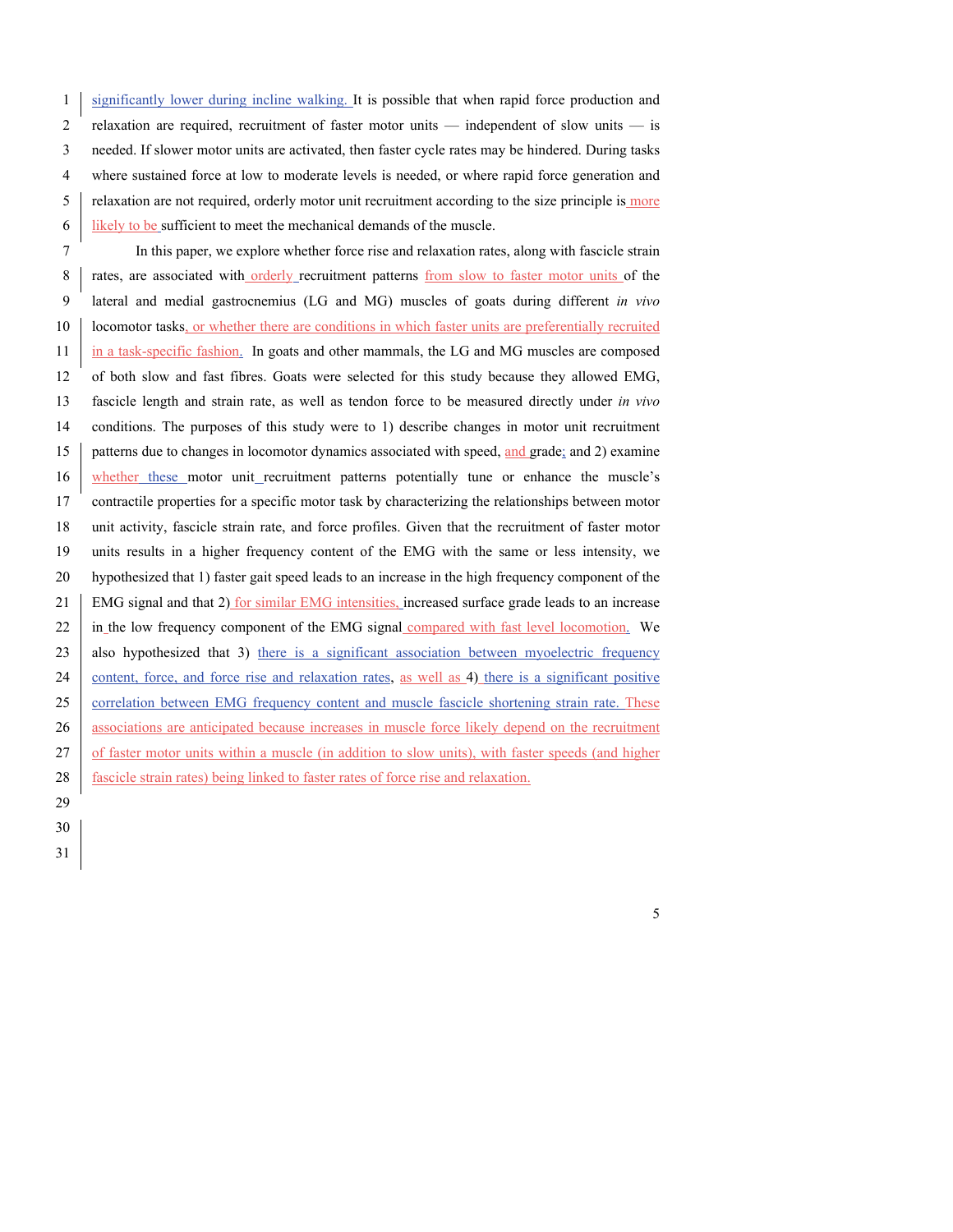#### **Methods**

 Six African pygmy goats (*Capra hircus* L; 3 males, 3 females; mean ± standard 4 deviation; age:  $21.0 \pm 15.5$  months, body mass:  $25.85 \pm 6.20$  kg) were tested at Harvard University's Concord Field Station. EMG, fascicle strain, and tendon force data were recorded *in vivo* during a variety of locomotor tasks, as detailed below. The experimental protocol was conducted over a three-day period, which included surgical implantation of transducers, *in vivo*  testing, and *in situ* testing (Lee et al., 2011). The results of the *in situ* experiments have been previously reported (Lee et al., 2011). All surgical and experimental procedures followed IACUC approval.

*Surgical implantation of transducers*

 Initially, animals were sedated with a mixed injection of ketamine and xylazine (8mg/kg body mass and 0.05 mg/kg body mass, respectively) into the jugular vein. The animals were then intubated and maintained on a closed system anesthesia machine (Matrix, Orchard Park, NY, USA) at 0.5 – 1.0 % isoflurane.

 Offset twist-hook bipolar silver-wire electrodes (0.1 mm, California Fine Wire Inc., Grover Beach, USA), with tips bared of 0.5 mm of insulation and an offset of 2 mm, were implanted about 3 mm deep into proximal, mid-belly, and distal regions of the lateral and medial 21 gastrocnemius muscles (Lee et al., 2011).

 Sonomicrometry crystals (2 mm, Sonometrics Inc., London, Ontario, Canada) were implanted into the mid-belly region of the lateral and medial gastrocnemius muscles in either 24 paired or triad configurations (Lee et al., 2011). For the paired configuration, the crystals were 25 inserted parallel to the fascicles (proximo-superficial to distal-deep  $\sim$  25 ° pennation angle), which allowed length changes of the fascicles to be estimated. For the triad configuration, an additional crystal was implanted directly below the superficial crystal to measure muscle depth, which also allowed changes in pennation angle to be estimated (these results will be reported elsewhere). The signal output was amplified (Triton 120.2; Triton Technology, San Diego, CA, USA) and monitored on an oscilloscope (2245A; Tektronix, Beaverton, OR, USA). The alignment of the crystals was optimized to maximize the signal-to-noise ratio.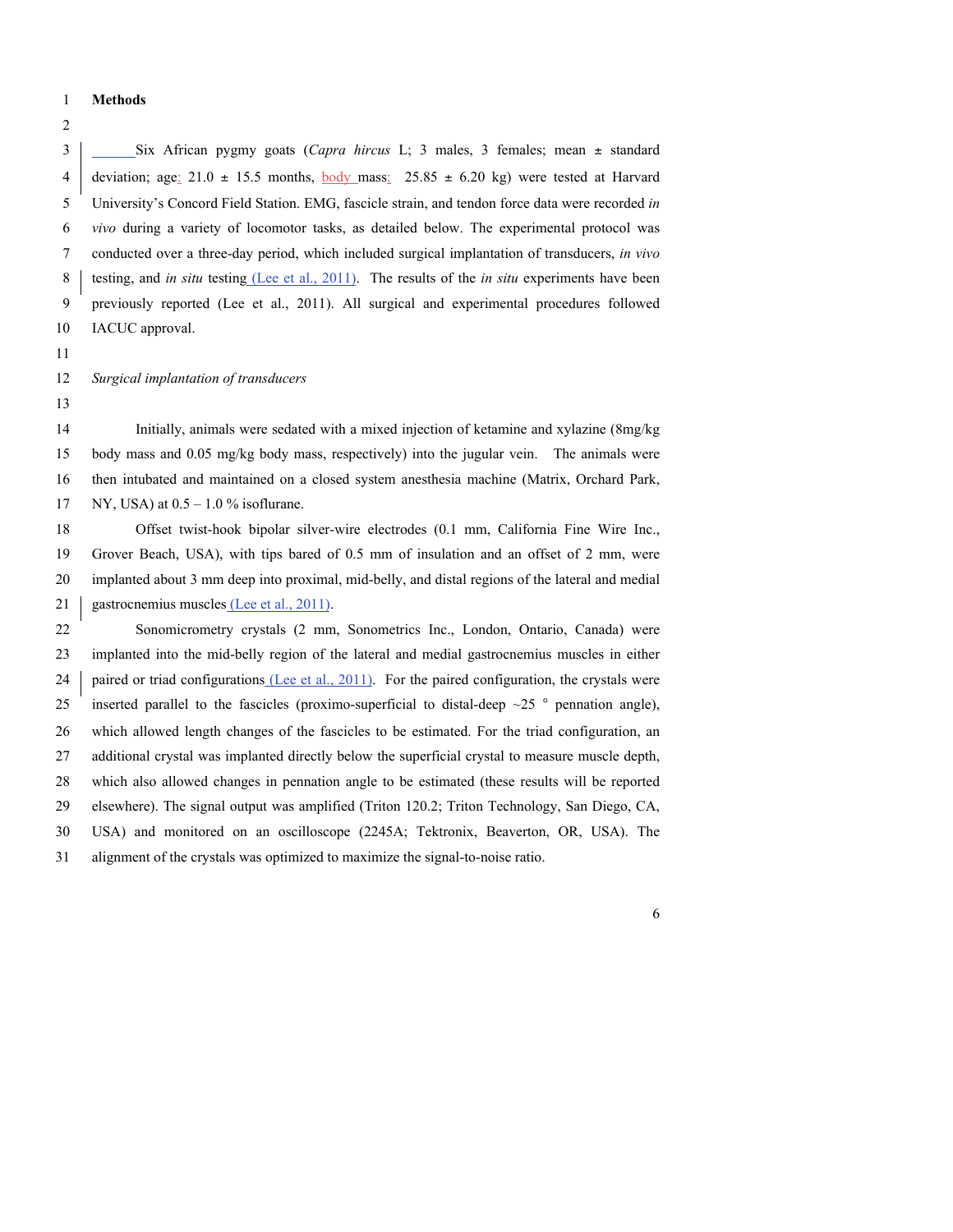A lateral incision proximal to the ankle joint was made to expose the underlying tendons. The common tendon sheath was then exposed to separate the gastrocnemius tendon from the superficial digital flexor tendon. Gas-sterilized "E"-shaped stainless-steel buckle transducers, equipped with a metal foil strain gauge (type FLA-1, Tokyo Sokki Kenkyujo) bonded to the central arm (Biewener & Baudinette, 1995), were attached to the Achilles tendon. On several goats, a longer 2 cm incision was made along the distal portion of the Achilles tendon and two separate tendon buckles were attached to the lateral and medial portions of the Achilles tendon, 8 enabling separate recordings of LG and MG force (Lee et al., 2011).

 Lead wires from all transducers were passed through a subcutaneous tunnel to a connector that was sutured to the skin proximal to the hip. Animals received post-operative analgesia (buprenorphine 0.1 to 0.5 mg/kg, subcutaneously) every 12 hrs during the following 40 hr recovery and *in vivo* recording periods.

*In vivo testing*

 Goats were allowed 20-24 hrs for recovery following surgery. The animals had been previously trained to walk, trot, and gallop on a large, motorized treadmill (belt, 2.50 m long and  $\mid$  0.75 m wide) on the level and 15 ° incline. The gait speeds ranged from 1.1 – 1.4 ms<sup>-1</sup>, 1.7 – 2.8  $19 \frac{\text{ms}^1}{\text{ms}^1}$ , and  $3.3 - 4.9 \text{ms}^1$  across all goats. For each goat, the same speed was kept for the level and incline conditions. Recordings were therefore collected at typical walking and running speeds 21 such that three trials of at least 15-20 strides each were collected for each condition. Sufficient rest was given to the goats between trials to ensure that they could complete the experiments. Myoelectric signals were amplified (gain of 100-1000) and recorded with minimal filtering (bandpass 30-3000 Hz, notch filtered at 60 Hz, P511 amplifier, Grass, West Warwick, USA). Tendon buckle signals were connected to a bridge amplifier (Vishay 2120, Micro-Measurements, Raleigh, NC). All signals were recorded at 5000 Hz using a 16-channel acquisition device (NI-6259, National Instruments, Austin, TX).

 Tendon buckle transducers were calibrated the following day, after the *in situ*  experiments were completed and the animals euthanized (sodium pentobarbital, 150 mg kg<sup>-1</sup>). For these calibrations, a cut was made across the distal aponeurosis of the LG and MG to free a portion of the Achilles tendon with the buckles intact. The cut end was clamped and frozen with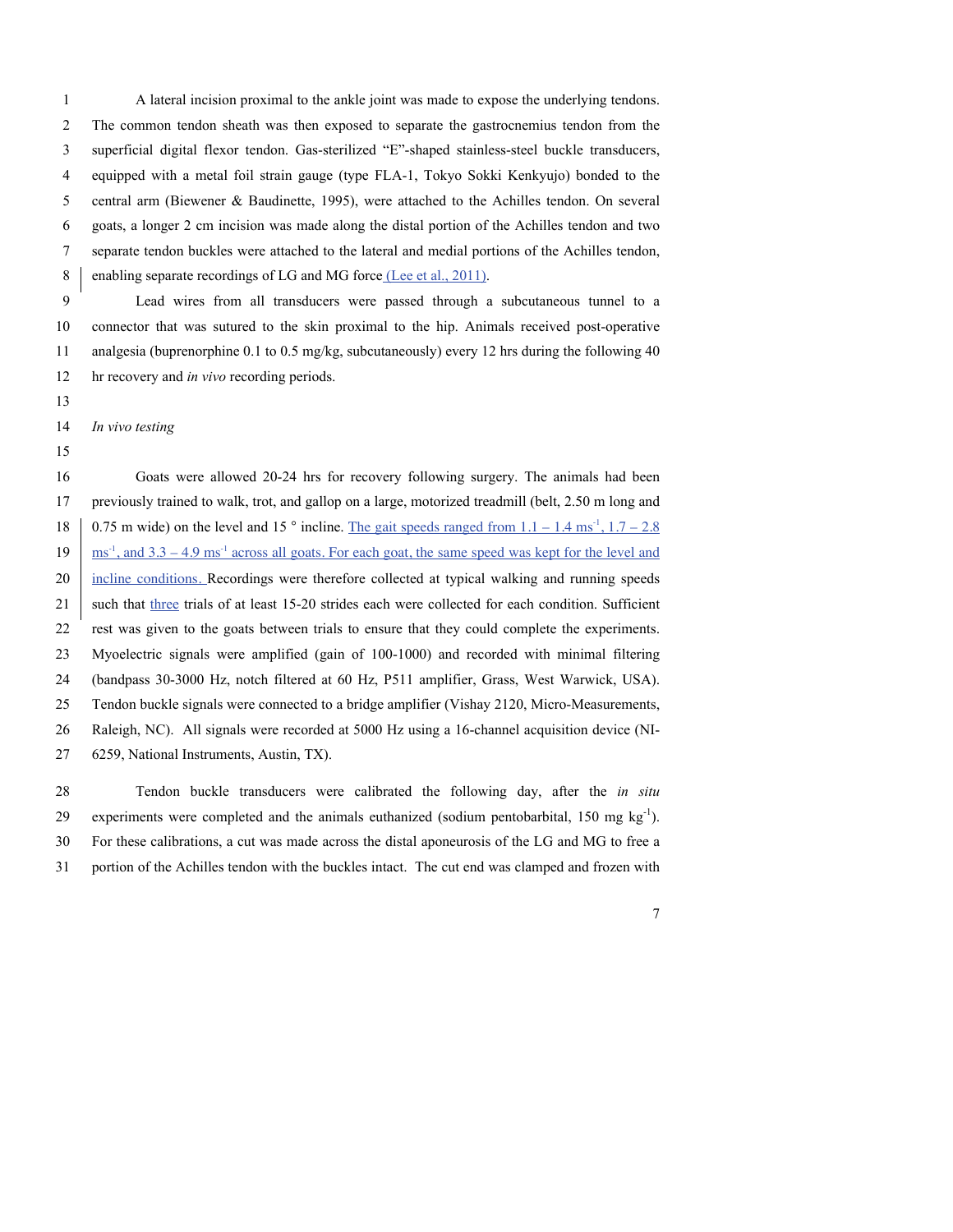|  |  |  |  | liquid nitrogen. A series of cyclical loads were imposed using a force transducer (model 9203, |
|--|--|--|--|------------------------------------------------------------------------------------------------|
|--|--|--|--|------------------------------------------------------------------------------------------------|

Kistler, Amherst, MA), and the relationship between buckle voltage and applied force was

- determined.
- 

### *Data Analysis*

 Stride times were determined from the tendon force profiles of each trial. The beginning and end of each stride were defined as 60 ms prior to when the force began to increase (Fig. 1). This ensured that our analysis captured the entire muscle activation profile.

*Analysis of force data*

 Tendon forces were filtered using a low-pass third-order Butterworth filter with a cut-off frequency of 115 Hz and notch filter at 60 Hz. The cut-off frequency was chosen to accommodate testing the models against *in situ* experiments where we had 40 Hz tetanic 16 stimulations (Wakeling et al., 2012). Force rise and relaxation rates were calculated as the first derivative of tendon force with respect to time. Data from each condition were partitioned into 20 equal time windows, and mean force and force rates were calculated for each time window (Fig. 1).

*Analysis of sonomicrometric data*

 Raw sonomicrometry signals were converted to a distance measurement between the 24 crystals based on the speed of sound through skeletal muscles, adjusted by  $a +0.82$  mm correction due to differences between the speed of sound through the epoxy coating of the crystals and the speed of sound through muscle (Daley and Biewener, 2003). Sonomicrometry signals were first filtered using a low-pass, second-order Butterworth filter with a cut-off 28 frequency of 30 Hz. Filters with different parameters were tested, but these parameters were best 29 in smoothing out noise, while still capturing time-varying features of the signal. A custom- written program was used to identify and remove "extraneous" peaks, after which the signals 31 were fit with a  $4<sup>th</sup>$  order polynomial using a 200-point (40 ms) size window. Extraneous peaks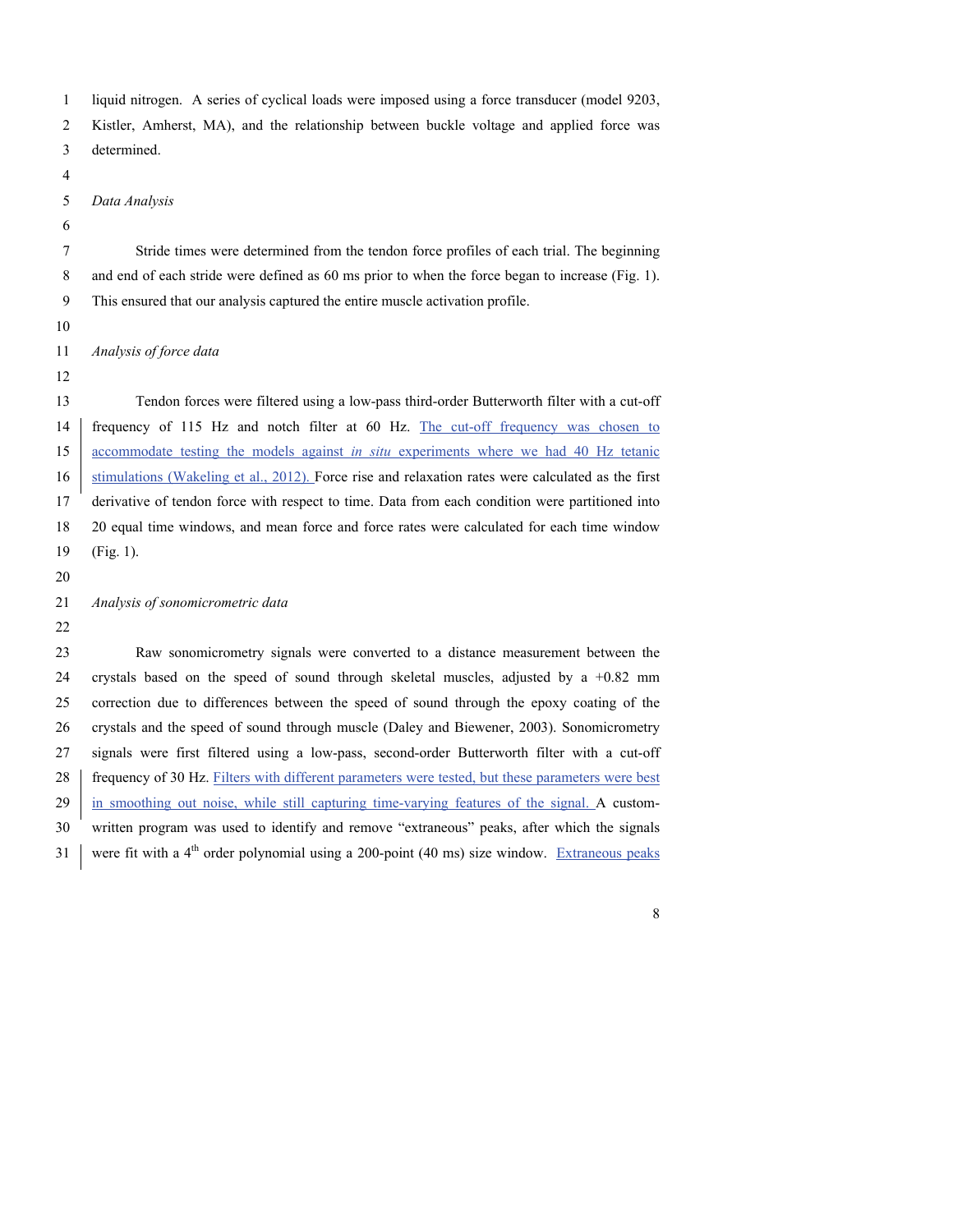would occasionally occur in the signal when one or two values deviated greatly from the signal. Fascicle lengths were converted to strain by subtracting the resting length (distance measured between the crystals during quiet stance) then dividing by the resting length (Gillis et al., 2005). Strain rate was calculated as the first derivative of strain with respect to time. Data from each condition were partitioned into 20 equal time windows and mean strain and strain rate were calculated for each time window (Fig. 1).

*Analysis of EMG data*

 EMG signals from the LG and MG were analyzed using wavelet analysis, a time- frequency decomposition technique, similar to previously published methods (von Tscharner, 2000; Wakeling, 2002; Wakeling and Syme, 2002; Lee et al., 2011). A filter bank of 24 wavelets 0 ≤ *k* ≤ 23 was used to decompose the myoelectric signals into intensities as a function of time and frequency. To exclude low frequency noise, the first four wavelet domains were excluded 15 from further analysis ( $(\leq 70 \text{ Hz})$  such that the data were analyzed for wavelets 3 to 23, Hodson- Tole and Wakeling, 2007). Thus, the frequency band of 70–1857 Hz is presented in this analysis. This ensures that the signals of the slow motor units (central frequencies of ~150 Hz, Lee et al., 2011) are included in the analysis and are consistent with the cut-off frequency used in other fine-wire myoelectric studies (Daley and Biewener, 2003; Gabaldon et al., 2004; Gillis and Biewener, 2001 & 2002). As with the force data, myoelectric signals were partitioned into 20 equal-time windows and the mean intensity for each wavelet for each time window was calculated. Total intensity of the signal was calculated as the sum of the intensities determined 23 using wavelets  $3 \le k \le 23$ .

 We used principal component analysis (PCA) to identify the major features of the intensity spectra (Wakeling, 2004; Hodson-Tole 2008; Lee et al., 2011). We randomly selected 30 strides per gait condition for statistical analysis. The spectra were compiled into a *p* x *N*  27 matrix **A**, where  $p = 20$  wavelets and  $N = 36,000$  (6 goats x 2 muscles x 5 gait conditions x 30 strides x 20 partitioned time windows). The principal components of the intensity spectra, PCs, defined in terms of eigenvector-eigenvalue pairs, were calculated from the covariance matrix **B**  of the data matrix **A** without prior subtraction of the mean (Wakeling and Rozitis, 2004). This ensured that the whole signal, and not just its variance, was described. The principal component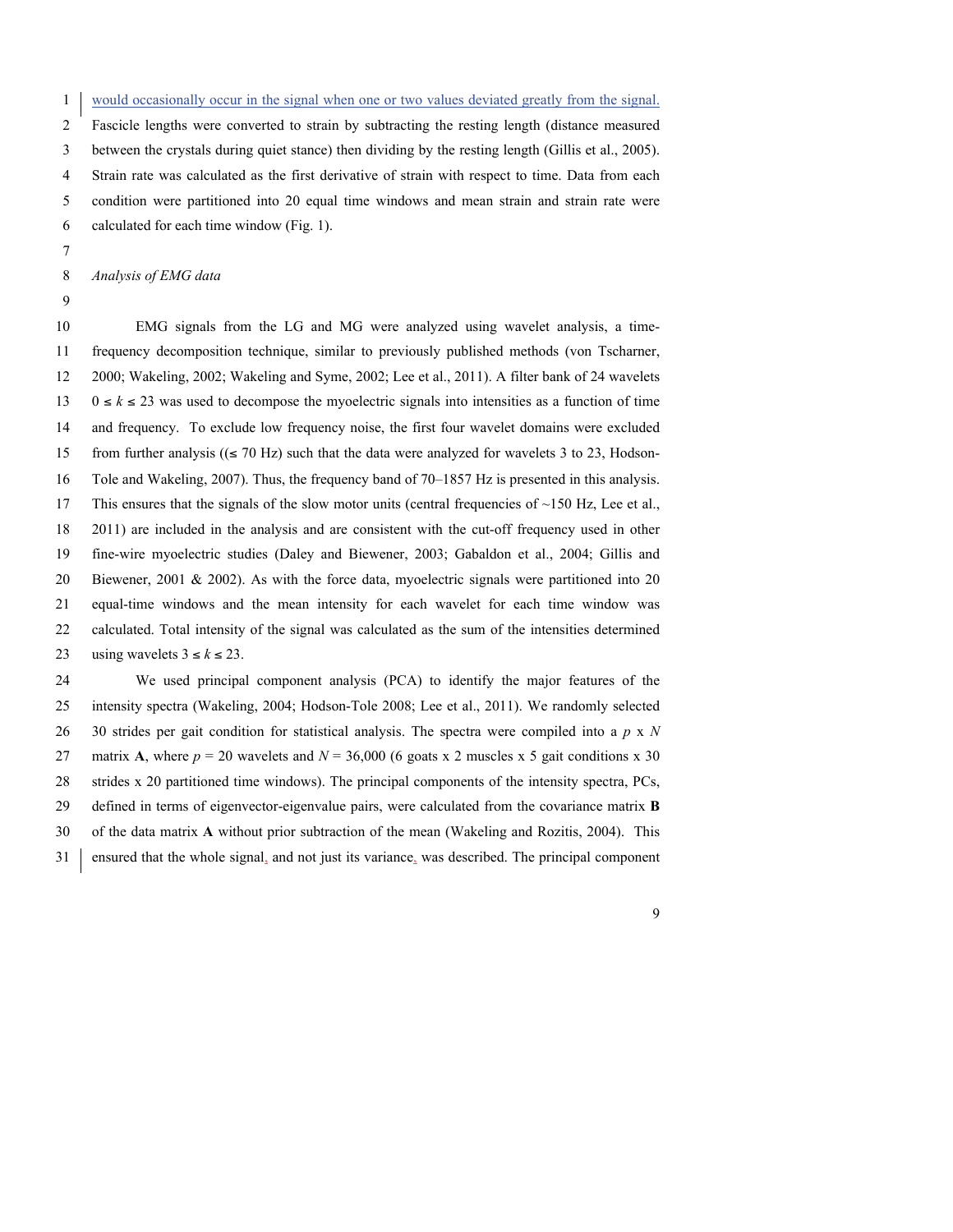weightings of each PC were given by the eigenvectors ξ of covariance matrix **B** and the amount of the signal explained by each PC was determined from the eigenvalues. The PC loading scores were calculated from ξ'**A**, the product of the transpose of the weighting matrix and matrix **A**. We calculated the angle, θ, as the angle formed between the vector of the first and second principal component, PCI-PCII, loading scores and PCII loading score axis (Wakeling and Rozitis, 2004). This measure describes the contribution of high and low frequency content in the signal. A small θ has a positive contribution of the PCII loading scores and indicates relatively high frequency content. Mean PCI and PCII loading scores were calculated for each of the 20 time windows of the stride, thus allowing changes in their contributions to be quantified throughout each stride for each gait condition.

*Statistical analysis*

 Differences in myoelectric intensity, muscle force, force rise and relaxation rates, muscle fascicle strain and strain rate between muscles, activity (walk, trot, and gallop), and grade (incline and level) were determined using general linear model ANOVA. Tukey *post hoc* tests were conducted if significant differences were identified to locate differences within each factor. A general linear model ANCOVA was conducted to identify significant associations between θ and intensity, θ and muscle fascicle strain rate, and θ and force rise and decline rates, with strain, 20 strain rate, force, force rate, and myoelectric intensity as covariates. Myoelectric intensity was 21 included as a covariate so that associations between  $\theta$  and strain rate could be detected that were 22 independent from the effect of myoelectric intensity. Muscle fascicle strain was also included as a covariate so that changes in strain would not confound the results (Wakeling et al., 2006), as strain can influence myoelectric frequency content (Doud and Walsh, 1995). Greater strains can be associated with decreased frequency content, so if muscle fascicle strain and θ were 26 significantly positively correlated, no further analysis was conducted. The analyses were 27 conducted for time periods corresponding to concentric contraction, when the strain rate was negative. Separate analyses were done for force-rise and force-relaxation periods so that the 29 association between angle  $\theta$  and force rise and relaxation rates could be calculated since these 30 rates were positive and negative, respectively.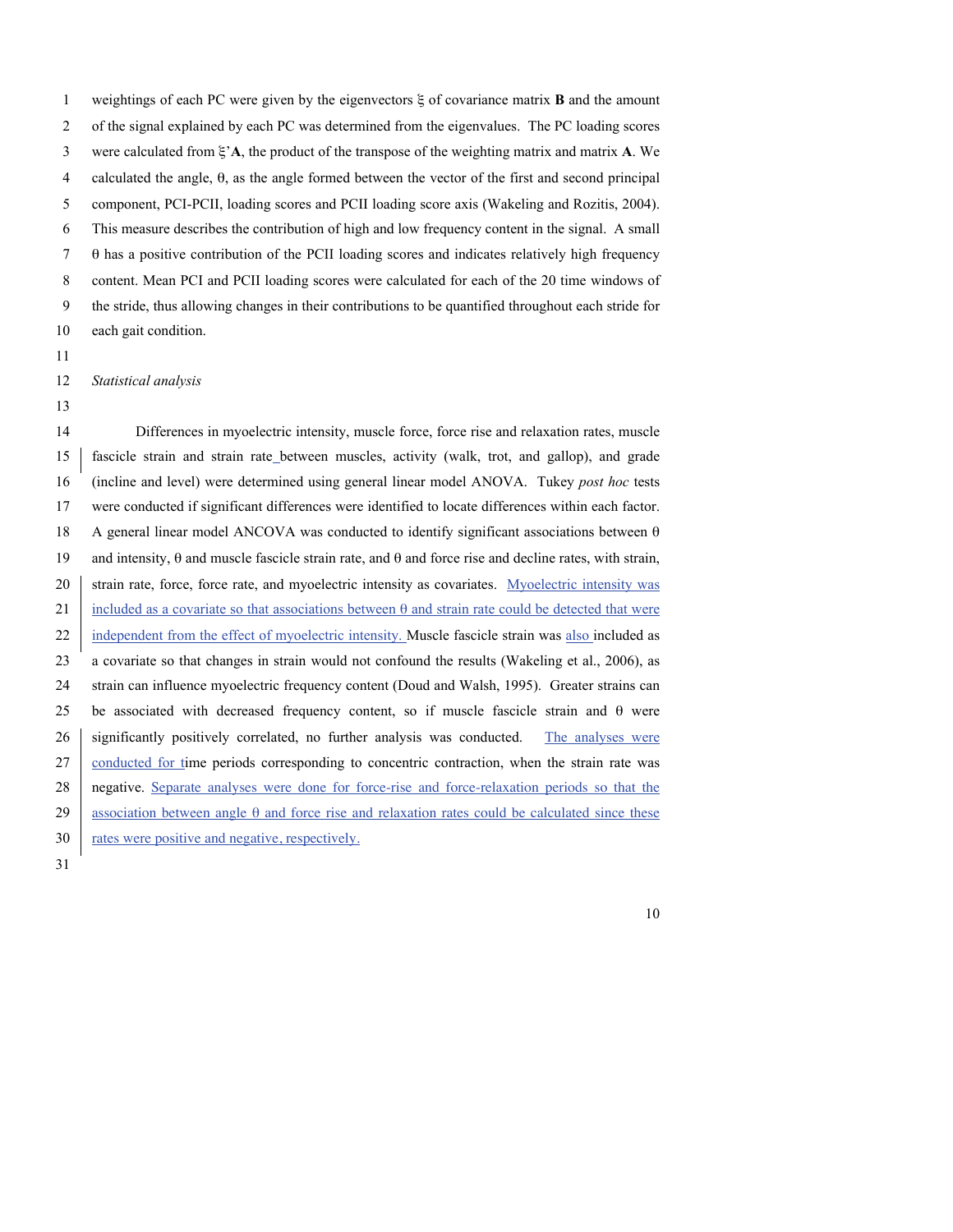#### **Results**

 *General changes in EMG intensity and frequency content in relation to muscle contractile patterns across differing locomotor tasks*

 Across all gait conditions, the LG and MG showed a single shortening cycle during limb support with typically one burst of muscle activity and period of active force production per 10 stride (e.g., Fig. 1). In general, total EMG intensity, force, and force rise and relaxation rates, as well as fascicle strain and strain rate, all tended to increase as speed increased from walking to trotting to galloping. These measures were even higher when animals walked and trotted uphill (Tables 2 to 5, Figs. 2 and 3).

 From the PCA, the first two principal components explained about 76% of the 15 myoelectric signal (Fig. 4). The first PC had positive weightings for all frequencies and had a 16 shape that was similar to the mean intensity spectrum  $(r^2 = 0.98)$ . The second PC contained 17 positive and negative weightings with a transition occurring at 387 Hz. In general,  $\theta$  tended to decrease as speed increased from level walking to trotting to galloping, indicating an increase in the high frequency component of the EMG signal with locomotor speed. By contrast, θ tended 20 to increase as surface grade increased (Tables 2 to 5, Fig. 4), indicating an increase in the low frequency component of the EMG signal with surface grade 

*Association between myoelectric frequency content and myoelectric intensity and force*

 A significant negative association was observed between θ and myoelectric intensity (all 26 p < 0.001) (Table 1), as well as between  $\theta$  and force (all p < 0.001) for both LG and MG force rise and relaxation rates. Thus, as myoelectric intensity increased, the high frequency component of the EMG signal increased and force increased.

*Association between myoelectric frequency content and force rate*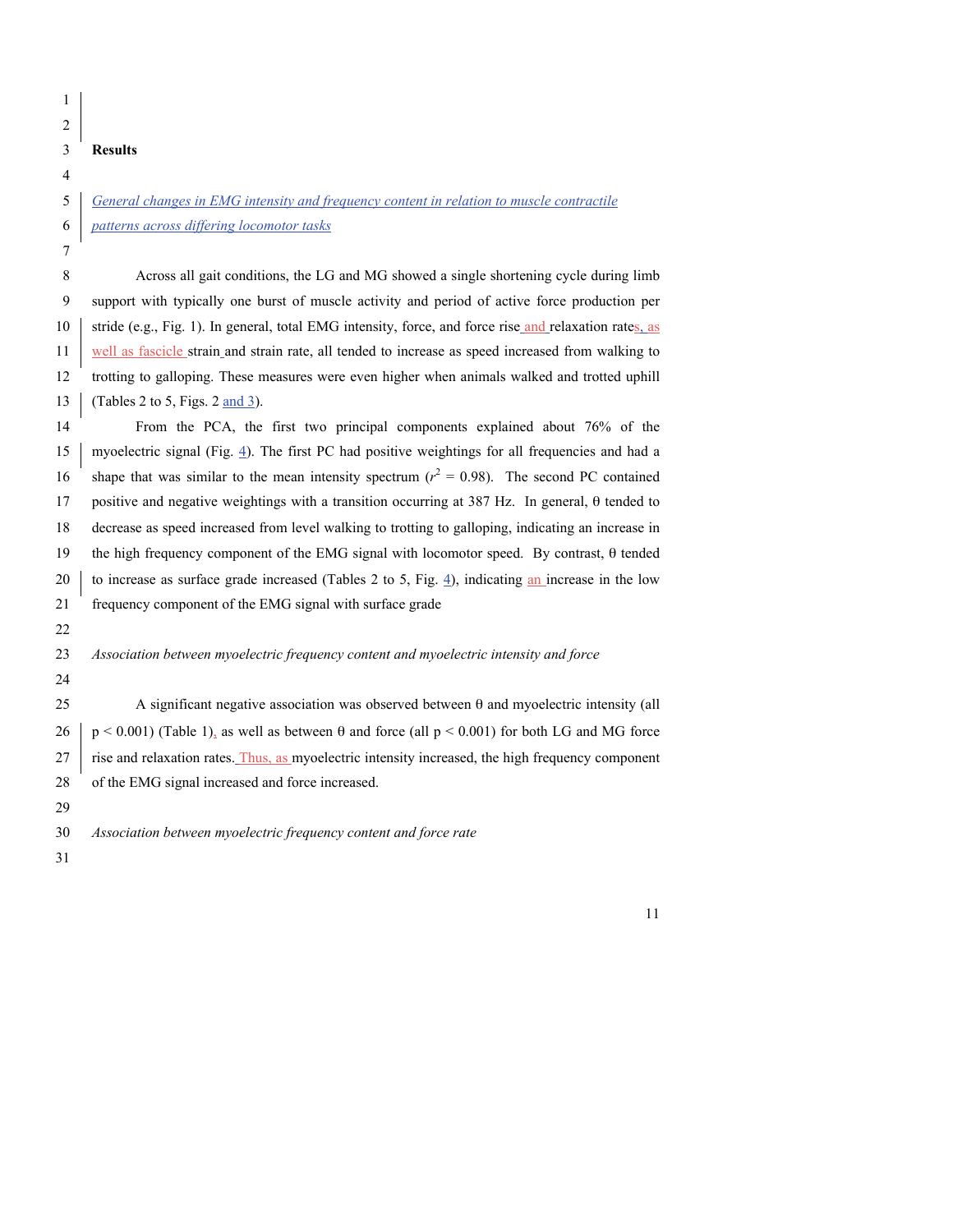A significant negative association was observed between θ and force rate during LG 2 relaxation ( $p = 0.031$ ) (Table 1), but not during LG force rise, MG force rise, or MG force relaxation. Thus, except for LG relaxation, these data do not support the hypothesis that myoelectric frequency content is associated with rates of force rise and relaxation.

#### *Association between myoelectric frequency content and fascicle strain and fascicle strain rate*

 A significant negative association was observed between θ and fascicle strain for LG force relaxation (p < 0.001), but not for LG force rise, MG force rise, or MG force relaxation (Table 1). Consequently, except during LG relaxation, our interpretations of recruitment are not 10 confounded by <u>fascicle</u> strain, as changes in the myoelectric frequency content were not affected by strain.

12 For the LG, a significant positive association was observed between  $\theta$  and shortening strain rate, during both force rise and force relaxation (p < 0.001, Table 1). Since negative strain 14 rates represent shortening, a positive association between  $\theta$  and strain rate indicates that higher frequency signals are associated with faster shortening strain rates. This supports our hypothesis that the frequency content of the EMG signal increases with faster shorting strain rates. For the 17 MG, the association between  $\theta$  and strain rate was not statistically significant ( $p = 0.198$  during 18 rise and  $p = 0.256$  during relaxation).

#### **Discussion**

 Our study was designed to detect associations between myoelectric frequency and myoelectic intensity, force rise and relaxation rates, fascicle strain, and fascicle strain rate, all measured *in vivo* during different locomotor tasks. Myoelectric frequency properties were characterized by the variable θ, which emerged from the PCA, with higher θ corresponding to lower frequency content (and lower θ corresponding to higher frequency content). In general, 27 the results for goat LG and MG muscles revealed a positive association between  $\theta$  and shortening strain rate and a negative association between θ and myoelectric intensity, demonstrating that faster motor units associated with higher myoelectric frequency content are 30 correlated with increased fascicle shortening strain rates and increased myoelectric intensity. Although this was the case for level locomotion, shifts in recruitment (increased θ) during incline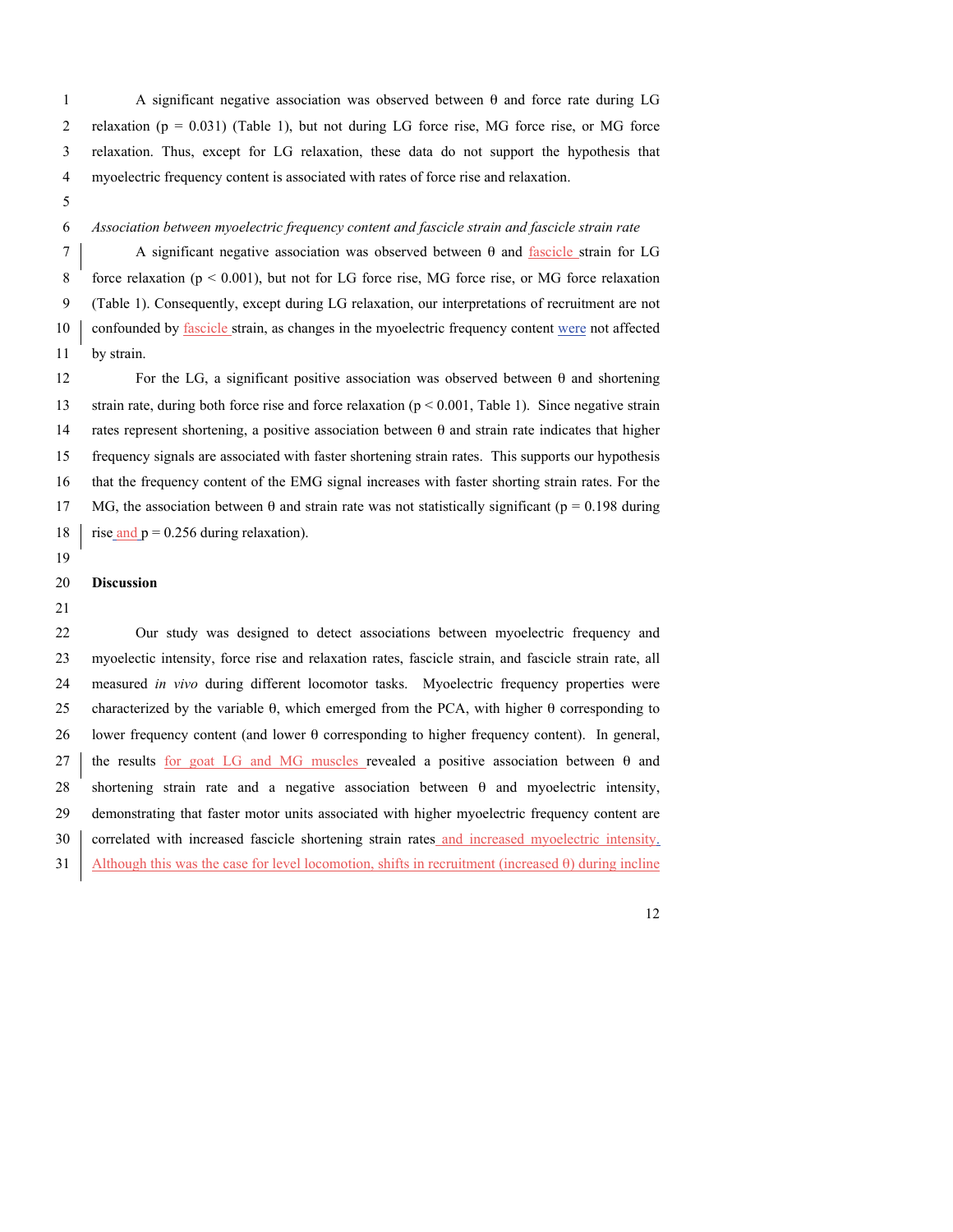1 gait were less clear and failed to correlate with reduced fascicle strain rates. Increases in 2 myoelectric intensity, force, force rate, fascicle strain, and fascicle strain rate were also generally observed as exercise demand increased from level walking to trotting to galloping, and from level walking and trotting to incline walking and trotting.

### *General changes in total EMG intensity, muscle force and rate, and fascicle strain and rate across different locomotor tasks*

 Several of our findings are consistent with previous *in vivo* experiments. For example, total EMG intensity increased with locomotor speed and surface grade (Tables 2 to 5, Figs. 2 and 3to 4), consistent with previous studies of goats (McGuigan et al., 2009), rats (Gillis and Biewener, 2002), turkeys (Gabaldon et al., 2004), and horses (Wicker et al., 2005). This was linked to increases in LG and MG force as goats increased speed from level walking to trotting to galloping, and when they moved from the level to the inclined surface (Tables 2 to 5, Figs. 2 and 3). These results are again consistent with data from goats reported by McGuigan et al. (2009) and with data from guinea fowl reported by Daley and Biewener (2003). Our measures of 17 increased fascicle shortening strain and strain rate during incline walking and trotting (Tables 2) to 5, Figs. 2 and 3) are also consistent with previous studies. For example, Roberts et al. (2007) reported increased shortening strain and strain rates when turkeys switched from level running to incline running, concluding that muscle fascicle strain was less affected by speed than by slope. Using ultrasound to track human MG fascicles, Lichtwark and Wilson (2006) also reported increased fascicle strain during walking and running as surface grade was increased. These previous studies have shown that the work output of individual muscles may be modulated by changes in force or fascicle shortening, or both. The timing of muscle force relative to fascicle strain also contributes to changes in work output (Daley and Biewener, 2003; Gabaldon et al., 2004). Consequently, muscle activation and motor unit recruitment likely play important roles in modulating muscle work across different locomotor tasks (McGuigan et al., 2009). Our current 28 study extends previous research and by demonstrating that the net work performed by muscles may also be modulated by recruiting different motor unit types.

- 
-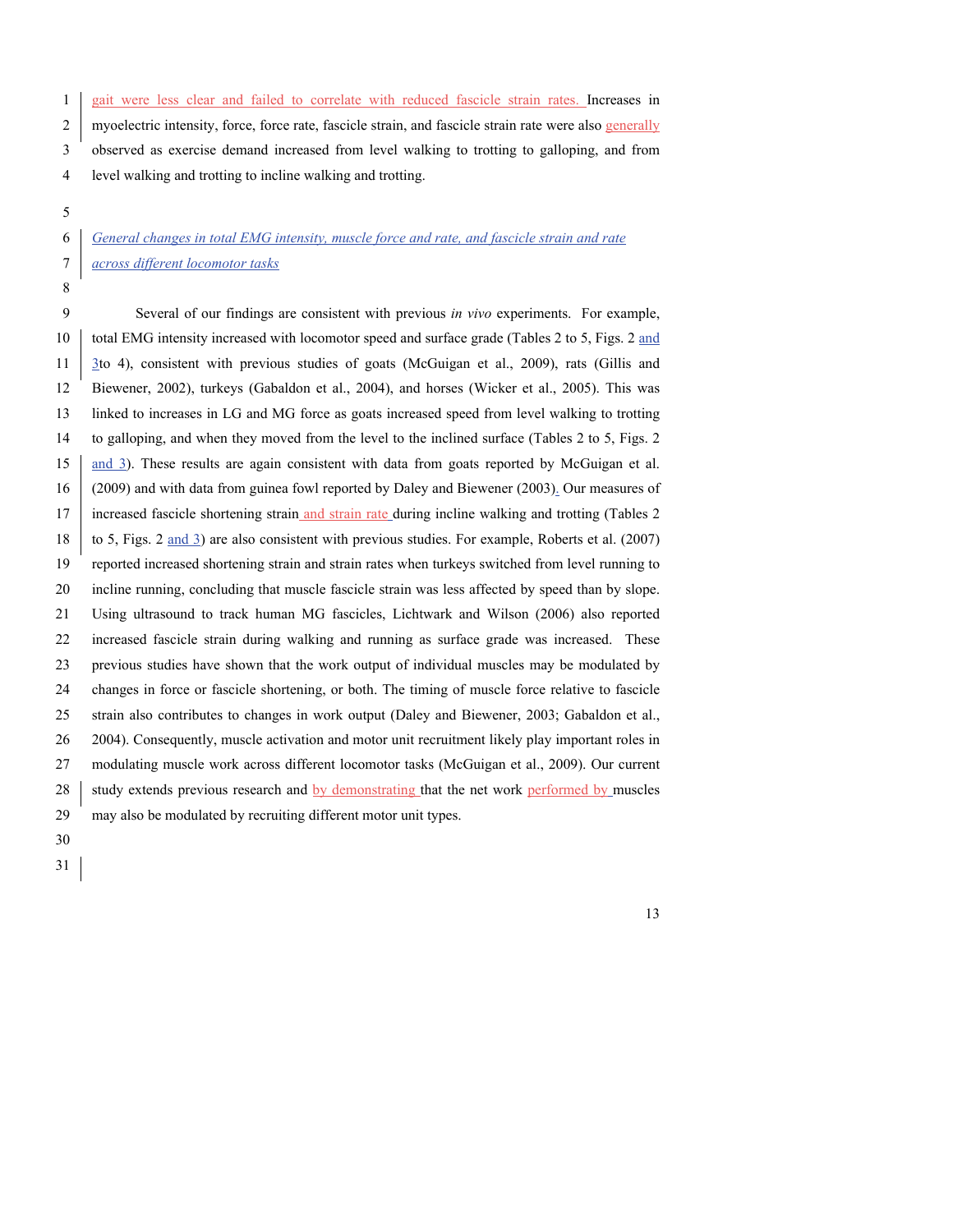*Differences in the EMG frequency spectra across gait conditions and between muscles*

 Our results support previous work in which locomotor tasks associated with increasing speed (walking to trotting to galloping) elicit decreasing θ values (Hodson-Tole and Wakeling, 2009), indicative of higher myoelectric frequency components at higher locomotor speeds (Tables 2 to 5, Fig. 4). Our results also agree with previous work showing a significant increase in low frequency myoelectric signal component (increasing θ) from level to incline locomotion (Hodson-Tole and Wakeling, 2009) (Tables 2 to 5, Fig. 4). Higher myoelectric frequencies occur when there is an increase in the activation level and proportion of faster fibres recruited, however, this could occur with either recruitment in an orderly pattern of recruitment from slow- to-fast fibres, or with preferential recruitment of faster fibres (Wakeling, 2009). Therefore, the 14 observation of a higher myoelectric frequency alone is insufficient to detect differences in recruitment patterns between gaits. In order to make such a distinction, situations are needed that have similar levels of myoelectric intensity (corresponding to similar activation levels), but 17 differing myoelectric frequencies (indicating a shift in recruitment).

 Our experiment was designed to test for task-specific recruitment by comparing recruitment at high speed (reduced θ, indicative of increased fast motor unit recruitment) versus 20 slower speed inclined gait (increased  $\theta$ , indicative of increased slow motor unit recruitment) as two conditions with similar overall EMG intensities (and force requirements). However, the 22 comparison between gaits revealed that in general the gaits with greater muscle activation (myoelectric intensity) also resulted in higher myoelectric frequency, and so comparisons between gaits are unable to resolve differences in recruitment patterns (Table 2-5) due to the 25 manner in which myoelectric intensity covaried with frequency. For this reason it was necessary 26 to conduct an analysis of covariance (Table 1, and discussed in the following two sections), in 27 which the intensity effect was accounted for as a covariate, and in which we could test the 28 associations of myoelectric frequency with fascicle strain rates and forces. The EMG intensities 29 for galloping were comparable to those measured during incline walking and/or trotting and in 30 these specific instances we observed significant associations between  $\theta$  and gait condition consistent with increased slow unit recruitment for slower speed incline gait relative to faster unit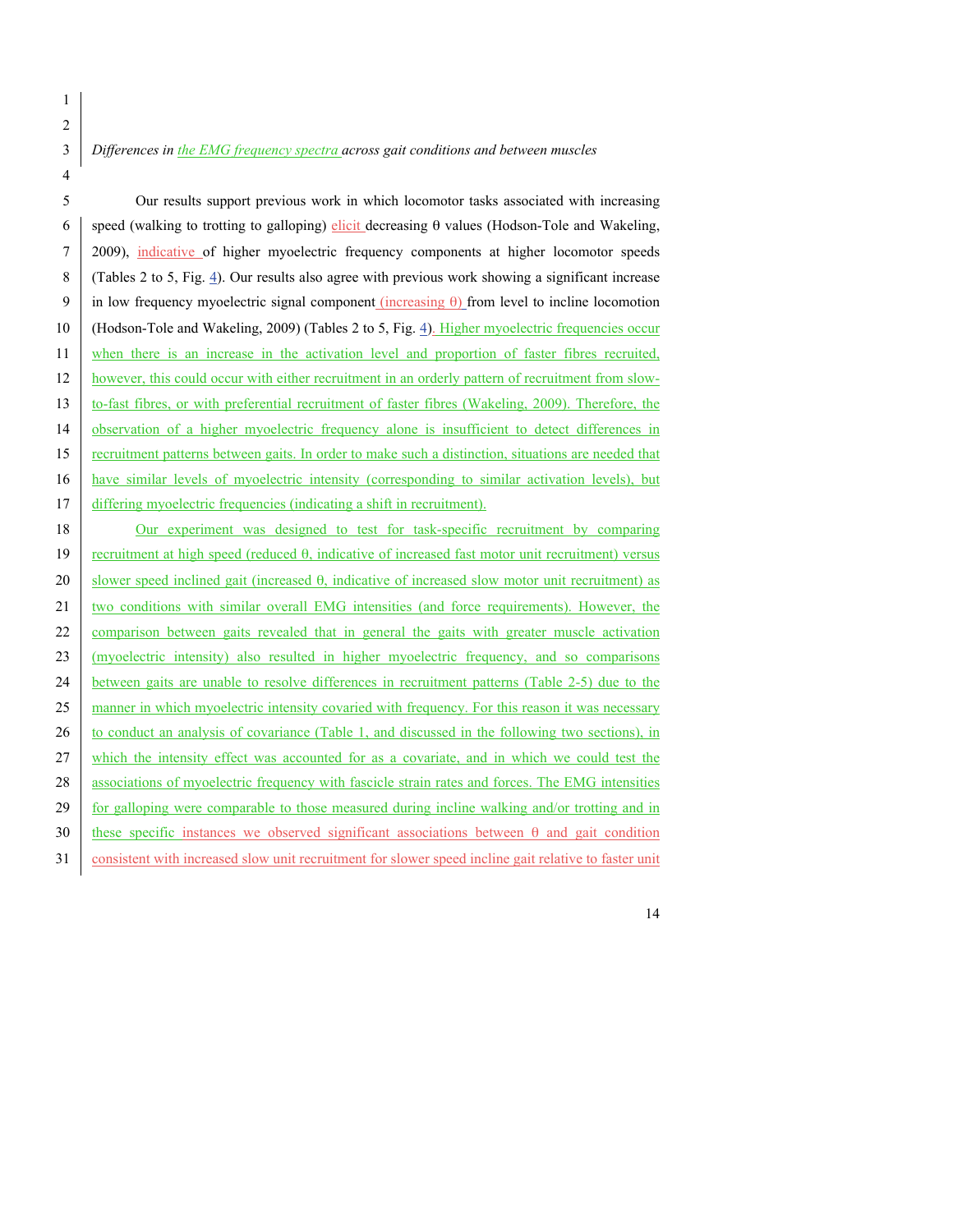|                | 1   recruitment at a gallop (Tables 2-5), However, these shifts in motor unit recruitment were       |
|----------------|------------------------------------------------------------------------------------------------------|
|                | 2 inconsistent with measured LG and MG fascicle strain rates (Tables 2-5) with the incline walk      |
| 3              | and trot resulting in greater fascicle strain rates than those during level walk and trot due to the |
| $\overline{4}$ | need for increased muscle shortening and work output while moving up an incline. Nevertheless,       |
| 5 <sup>7</sup> | shifts in motor recruitment were observed between incline walking and level galloping where          |
| 6              | strain rates were similar.                                                                           |

 Although similar shifts in myoelectric frequency content between gait conditions were found for the LG and MG, EMG recordings from the LG yielded smaller values of θ for all gait conditions (Fig. 4), indicating that LG myoelectric signals contained a higher frequency content than MG signals for any given condition. This finding is consistent with previously reported patterns of *in situ* motor unit recruitment from these muscles (Lee et al., 2011), and is likely caused by the higher proportion of fast fibres within the goat LG (which is supported by unpublished immunohistochemistry observations, Carr, Miara, Lee, Wakeling and Biewener). This finding also likely explains the larger total EMG intensity and faster fascicle strain rate of the LG compared with the MG during level galloping, when faster shortening is required. In addition, this difference in θ and the supporting evidence that MG contains a higher proportion of slow fibres may explain why myoelectric intensity was higher for MG during incline walking and trotting, for which recruitment of slower motor units was dominant. McGuigan et al. (2009) also reported higher myoelectric intensity in the MG during incline walking and trotting versus 20 higher intensity in the LG during level walking and trotting in goats.

 Principal component analysis of motor unit recruitment temporal profiles allowed us to test our proposed hypotheses regarding motor unit recruitment across different locomotor tasks. PCI loading scores correlated closely to the total myoelectric intensity  $(r^2=0.98)$  and so can be used as a measure of muscle excitation. Negative and positive PCII loading scores indicate 25 greater low and high frequency components, respectively, corresponding to activation of faster 26 and slower motor units, respectively (Fig. 4). The angle  $\theta$  between the vector of the PCI-PCII loading score and PCII loading score axis (Fig. 4) can therefore be used to indicate the relative frequency component of the myoelectric signal which corresponds to the different motor unit type recruitment (Wakeling and Rozitis, 2004, Lee et al., 2011). Our *in situ* results from a previous study of the same goats, where we stimulated the tibial nerve to illicit single twitches recruiting either slow motor units or fast motor units or both, validates this method of EMG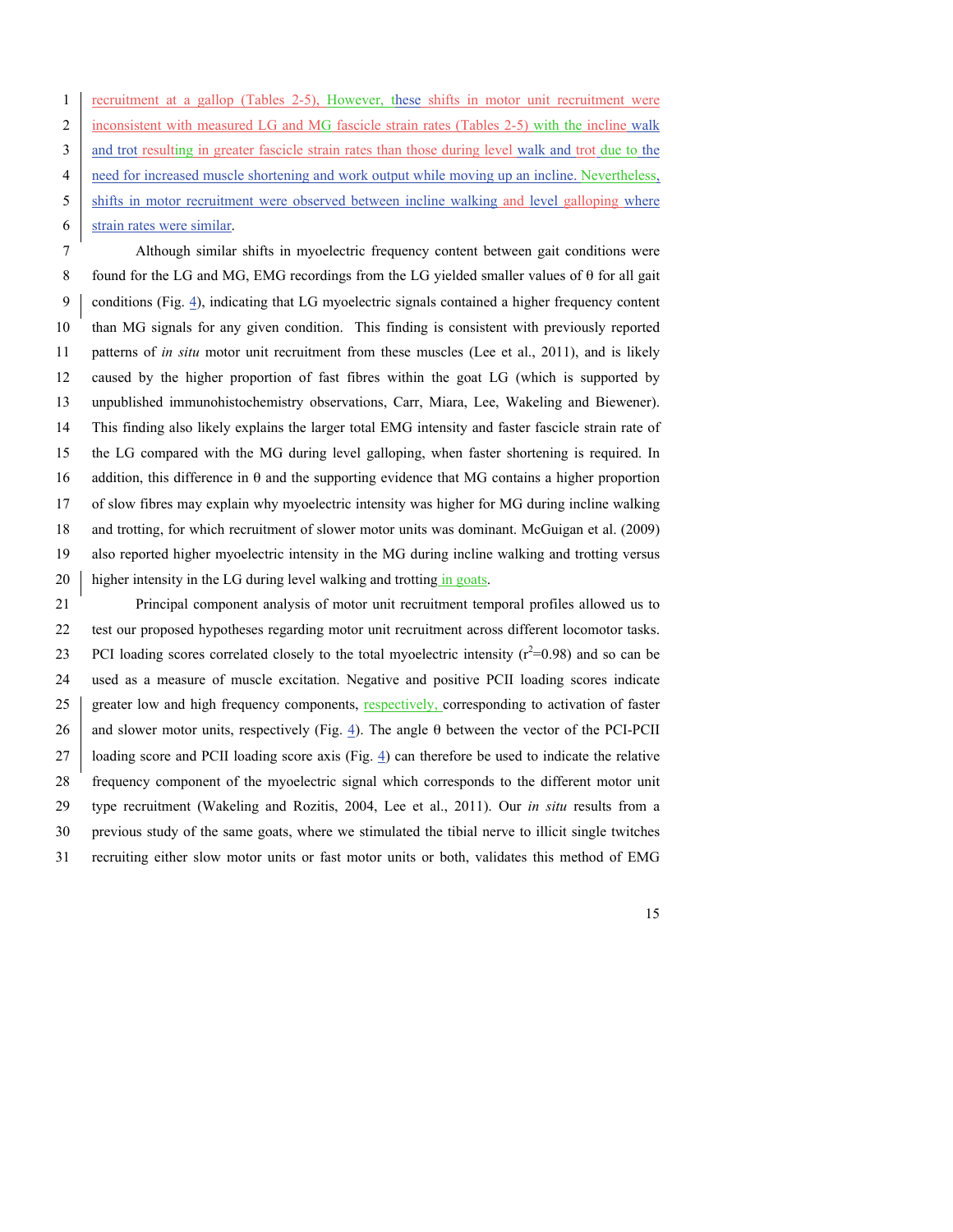analysis to signify frequency content and the corresponding motor unit recruitment (Lee et al., 2011). A higher θ value is interpreted as having a relatively greater low frequency signal content associated with slower motor unit recruitment. Conversely, a smaller θ value is interpreted as having a relatively higher frequency signal content associated with faster motor unit recruitment. Preferential recruitment, where faster motor units are recruited in the absence of or decreased 6 slow motor unit activation, can only be distinguished from orderly recruitment if the level of muscle excitation and thus PCI loading score is the same, but there is a different θ. Hence, PCI (or total intensity) was included as a covariate in the ANCOVA, allowing θ to be characterized independent of intensity.

 When evaluating myoelectric signals, it is important to consider fatigue, which can affect the frequency content. Past studies have most commonly investigated the effect of fatigue until exhaustion (e.g. Naeije and Zorn, 1982). However, this was not done in our study. Instead, we adopted an experimental design that involved five short recording intervals of approximately 20 seconds each for trot and gallop to avoid fatiguing the animal. In addition, the order of presenting incline versus level and speed of locomotion was varied among animals to minimize any bias that fatigue may have had on these factors. Therefore, we believe our results are not affected by fatigue.

 One challenge in determining associations between myoelectric frequency content and strain rate relative to force rate is examining appropriate locomotor tasks. In this study, the incline locomotor tasks elicited an increase in θ (slower frequency content), but also a simultaneous increase in strain rates. An activity like jumping is also not an ideal locomotor task because the total myoelectric intensity increases, in addition to strain rate and force. Thus, it is difficult to uncouple force, strain rate, and myoelectric intensity during most locomotor tasks. Identifying a locomotor task that requires rapid, but small muscle forces would be ideal, and this 25 challenge has been acknowledged in previous studies (Smith et al., 1980; Hodson-Tole and Wakeling, 2008, Wakeling et al., 2006).

- 
- *Association between myoelectric frequency and force rise and relaxation rates*
- 

 For single twitch contractions, both the contraction time, the time from an action potential to peak force (Burke et al., 1973), and the activation-deactivation rates (Lee et al.,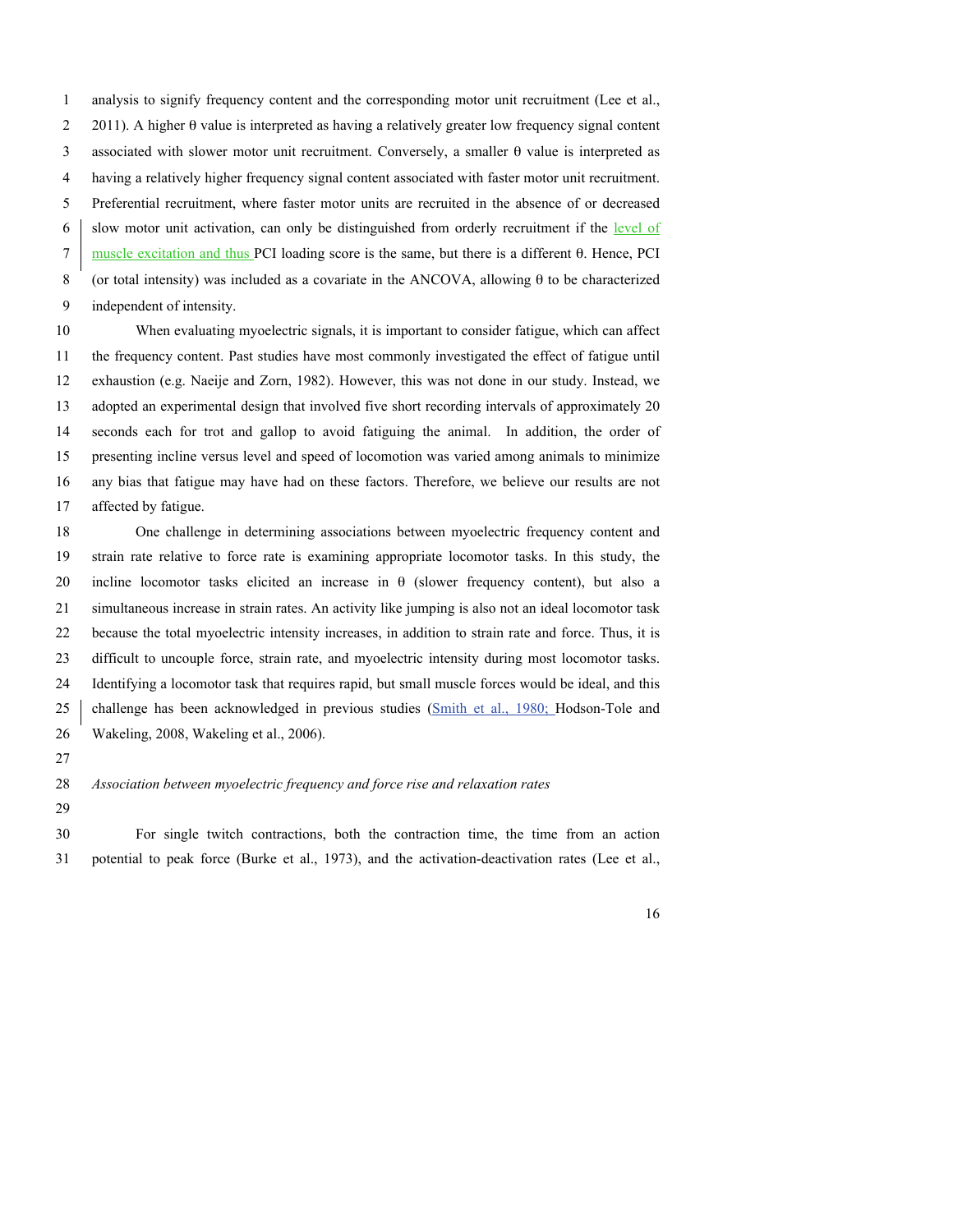2011) differ between slow and fast motor units, and these properties affect the mechanical output of a muscle. Roberts and Gabaldon (2008) examined the relaxation electromechanical delay of the turkey LG (from the end of EMG to the end of force and found that this delay varied inversely with locomotor speed). However, they found no association with fascicle velocity, and therefore suggested that changes in the muscle fibre recruitment pattern might explain the association between the observed electromechanical relaxation delay and locomotor speed. Preferential recruitment of faster motor units — with reduced recruitment of slower motor units — could explain why slow activation-deactivation rates and slow strain rates may not dominate at all speeds. Muscles need to generate force and relax at rates that are appropriate for the speed of the movement to be most effective. Since faster motor units have faster activation and relaxation rates (Burke et al., 1973), it seems likely that the rate of muscle force development or relaxation could be an influential factor related to motor unit recruitment. To our knowledge, our study is the first to test this hypothesis. However, our results for the goat LG and MG provide little evidence to support this hypothesis. However, we observed a negative association between θ and LG force relaxation rate, suggesting that lower frequency content is associated with fast 16 relaxation rates for this one muscle during relaxation, in contrast to what we predicted. However, increased force rise and relaxation rates may simply be a reflection of the increased force due to an increase in the number of motor units recruited and not due to recruitment of different motor unit types. Thus, we tested force rise and relaxation rates

20 calculated from forces normalized to peak forces, but also did not find a significant association 21 between the force rise and relaxation rates and angle  $\theta$ .

### *Association between myoelectric frequency and strain rate*

 A major finding of our study was a shift from lower to higher EMG frequencies during 26 faster muscle strain rates during LG shortening during locomotion on a level surface. Using wavelets and PCA, and accounting for EMG intensity, we determined that this shift was not of the mean frequency; rather, this shift was due to a decrease in low frequency components and an increase in high frequency components of the spectra. A significant positive association between 30 fascicle strain rate and  $\theta$  was found for LG shortening during force rise and relaxation periods. As LG shortening rates increased for faster gaits (Figs. 2 and 3), θ decreased indicating that there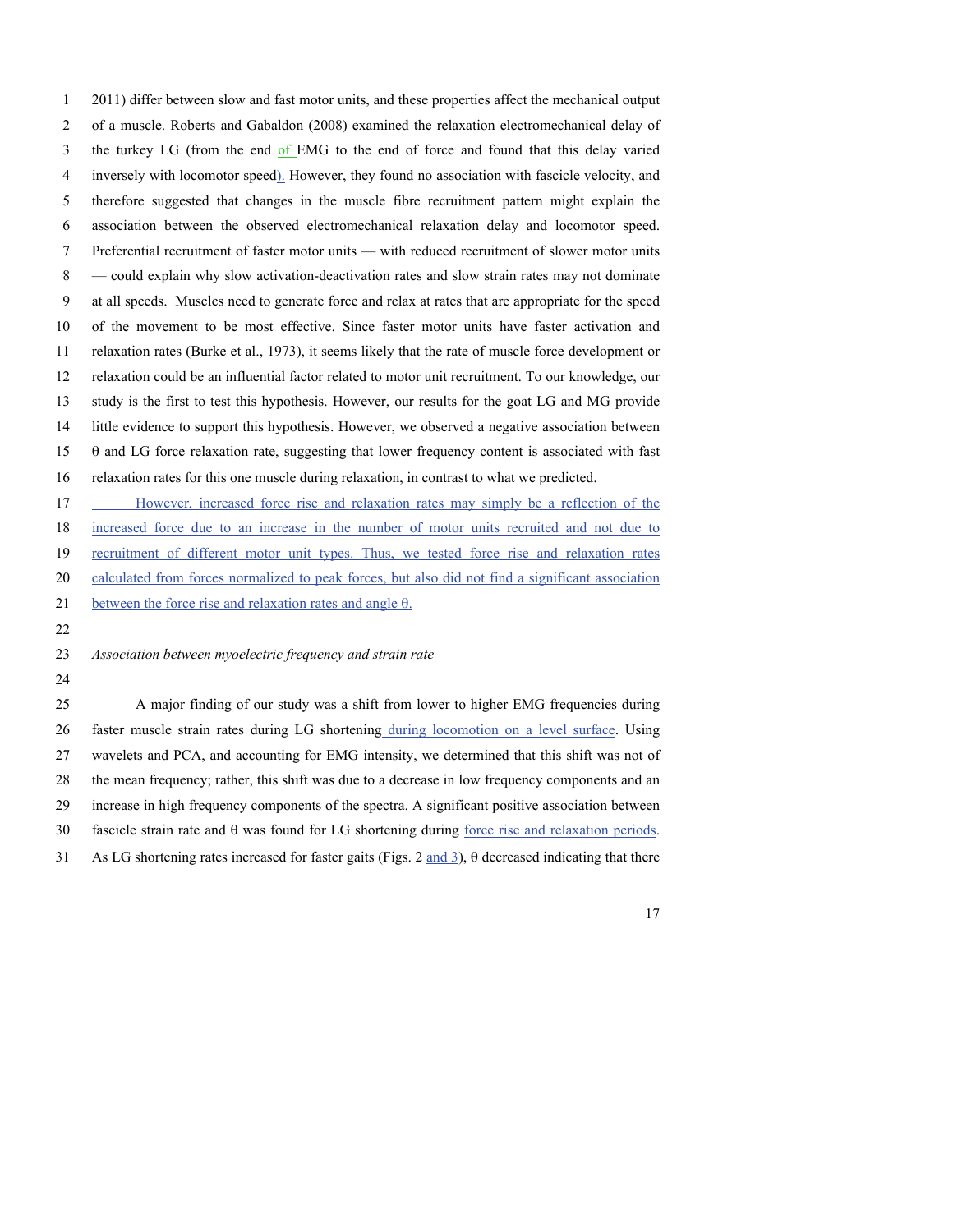were greater high frequency components. However, because this association was not observed in the MG muscle during shortening, we conducted further analysis to assess the association 3 between  $\theta$  and strain rate. Muscle fascicle strain was included as a covariate so that changes in 4 strain would not confound the results (Wakeling et al., 2006), as strain can influence myoelectric frequency content (Doud and Walsh, 1995). Greater strains can be associated with decreased frequency content, ANCOVA was only conducted if muscle fascicle strain and θ were significantly negatively correlated. Given that θ decreased while strain increased from level to incline walking and trotting, and the possibility of strain being a confounding factor, we repeated the PCA and ANCOVA for only the level gait conditions. This yielded a positive association between θ and strain rate during MG force development, similar to the results obtained for LG, suggesting that preferential recruitment of faster motor units may allow for faster MG strain rates 12 as needed, when gait velocity increases on a level surface. Our results are supported by similar findings in the MG, soleus, and plantaris muscles in rats (Hodson-Tole and Wakeling, 2008) and in the MG muscles in humans (Wakeling et al., 2006) where increases in gait velocity (rats) and cycling frequency (humans) and increased strain rates were associated with shifts to high frequencies in the EMG signal. One advantage of preferentially recruiting faster motor units during rapid movements is that maximum mechanical power and maximum mechanical efficiency occur at higher strain rates in faster motor units (He et al., 2000). A positive association between recruitment of faster motor units and fascicle shortening rate may therefore be driven by the necessity of generating high mechanical power at high efficiency. Preferential recruitment of faster motor units at faster gait speeds would also favor rates of muscle shortening better suited to necessary increases in limb segment velocity.

*Conclusions*

 Our results for the goat LG and MG support previous observations in other animals and man that different motor units may be recruited in a pattern that is task-specific during locomotion. In particular, our analyses of myoelectric patterns related to *in vivo* muscle fascicle strain and force showed that there are times where preferential recruitment of faster fibres is 30 related to faster shortening strain rates of the muscle fascicles. The shift to higher myoelectric frequencies is due to a decrease in low frequency components and an increase in high frequency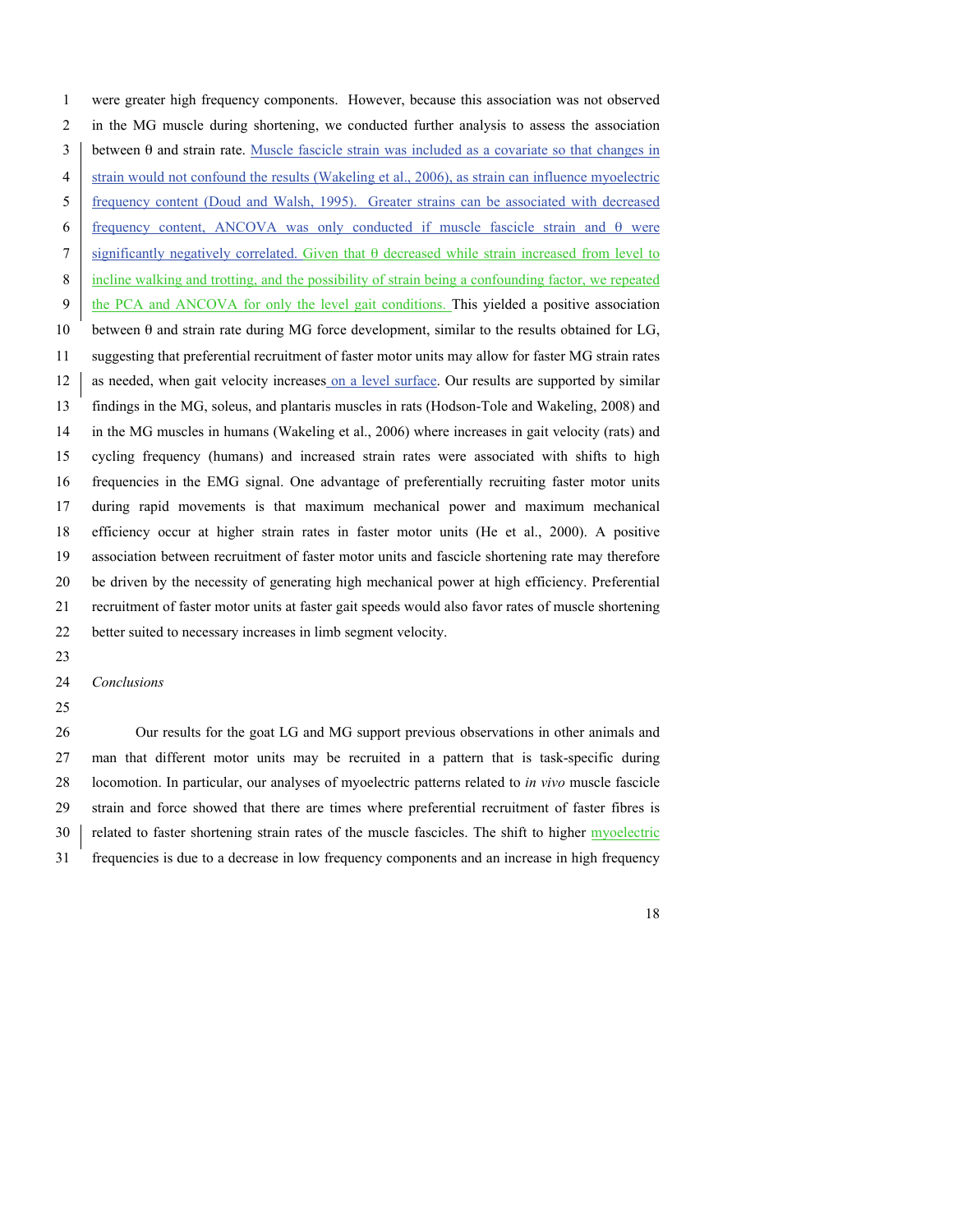components of the spectra, providing evidence that a greater number of fast motor units are recruited while fewer slow motor units are recruited. These results support other evidence suggesting motor units form task groups that are selectively recruited for rapid tasks (Hodson- Tole and Wakeling, 2008, Wakeling, 2004; Wakeling et al., 2001; Loeb, 1985) and has implications for muscle modeling where independent slow and fast contractile elements can be incorporated into novel, more complex muscle models (Wakeling et al., 2012). To our knowledge, this is only the third report that has identified and quantified the influence of 8 myoelectric intensity, strain rate, and force on motor unit recruitment and investigated if there is a mechanical basis for preferential recruitment of different motor unit types. Further work is therefore needed to determine if an association between preferential motor unit recruitment and strain rate exists across species and whether other biomechanical factors drive motor unit recruitment strategies.

#### **Acknowledgements**

We thank Pedro Ramirez for animal care and assistance during training, and Drs. Jennifer Carr

- and Carlos Moreno for assistance during data collection.
- 

#### **Funding**

This work was supported by the National Institutes of Health [R01AR055648].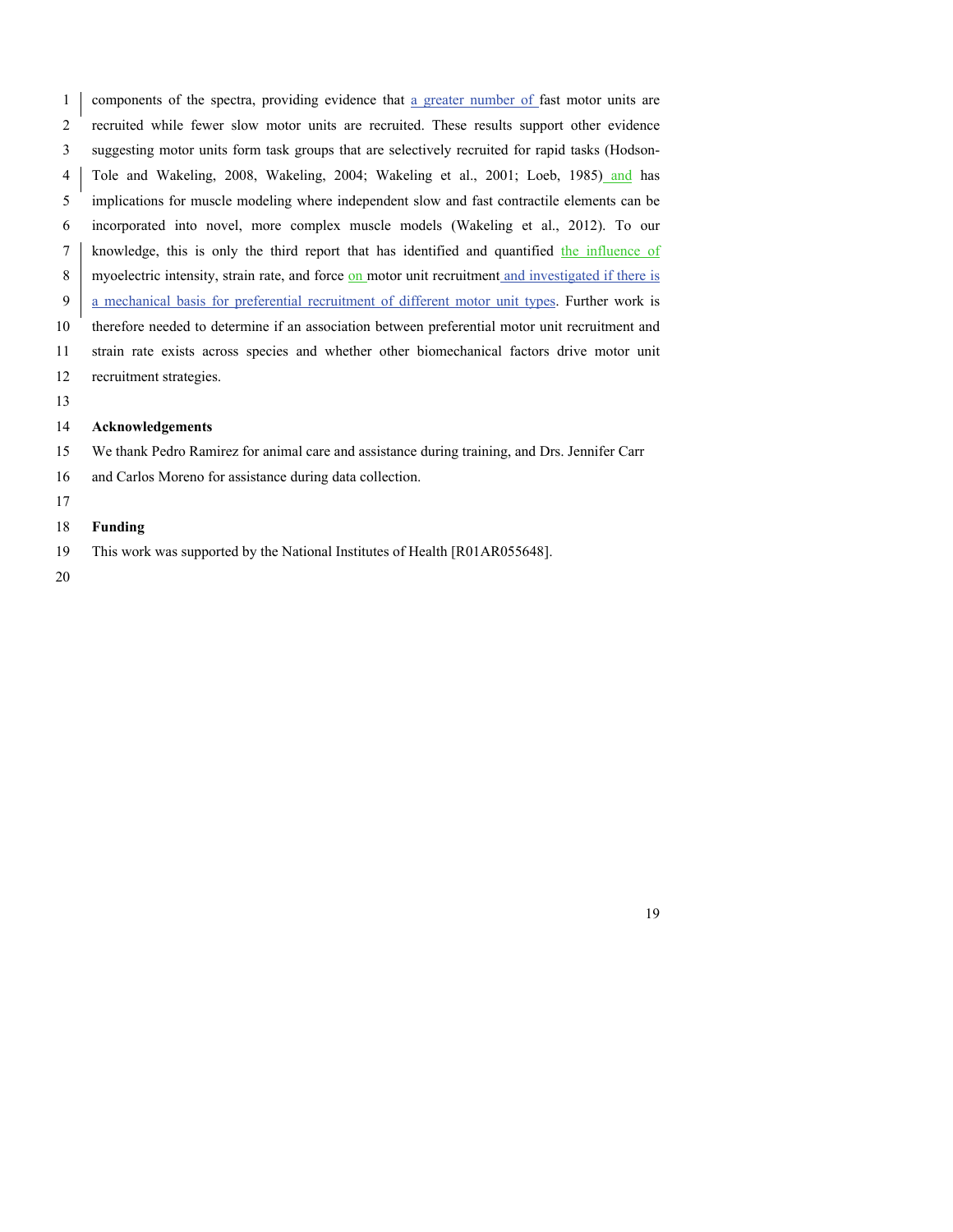#### **References**

**Biewener, A.A.** (1998). Muscle-tendon stresses and elastic energy storage during locomotion in the horse. *Comp. Biochem. Physiol. B* **120,** 73-87.

**Biewener, A. A. and Baudinette, R. (**1995). In vivo muscle force and elastic energy storage during steady-speed hopping of tammar wallabies (Macropus eugenii). *J. Exp. Biol.* **198**, 1829- 41.

**Biewener, A.A., Konieczynski, D.D., and Baudinette, R.V. (**1998). *In vivo* muscle force-length behavior during steady-speed hopping in tammar wallabies. *J. Exp. Biol*. **201**, 1681-1694.

**Biewener, A.A., McGowan, C., Card, G.M., and Baudinette, R.V.** (2004). Dynamics of leg muscle function in tammar wallabies (*M. eugeni*) during level versus incline hopping. *J. Exp. Biol.B.* **207**, 211-223.

**Buchtal, F., Guld, C. and Rosenfalk, P.** (1955). Innervation zone and propagation velocity in human muscles. *Acta Physiol. Scand.* **35**, 174-190.

**Burke, R.E., Levine, D.N., Tsairis, P., and Zajac, F.E.** (1973). Physiological types and histochemical profiles in motor units of the cat gastrocnemius*. J. Physiol.* **234**, 723-748.

**Citterio, G and Agostoni, E.** (1984). Selective activation of quadriceps muscle fibers according to bicycling rate. Journal of Applied Physiology, **57,** 371-379.

**Daley, M.A. and Biewener, A.A.** (2003). Muscle force-length dynamics during level versus incline locomotion: a comparison of *in vivo* performance of two guinea fowl ankle extensors. *J. Exp. Biol.* **206**, 2941-2958.

**Doud, J.R. and Walsh, J.M.** (1995). Muscle fatigue and muscle length interaction: effect on the EMG frequency components. *Electromyography Clinical Neruophysiology.* **35**, 331-339.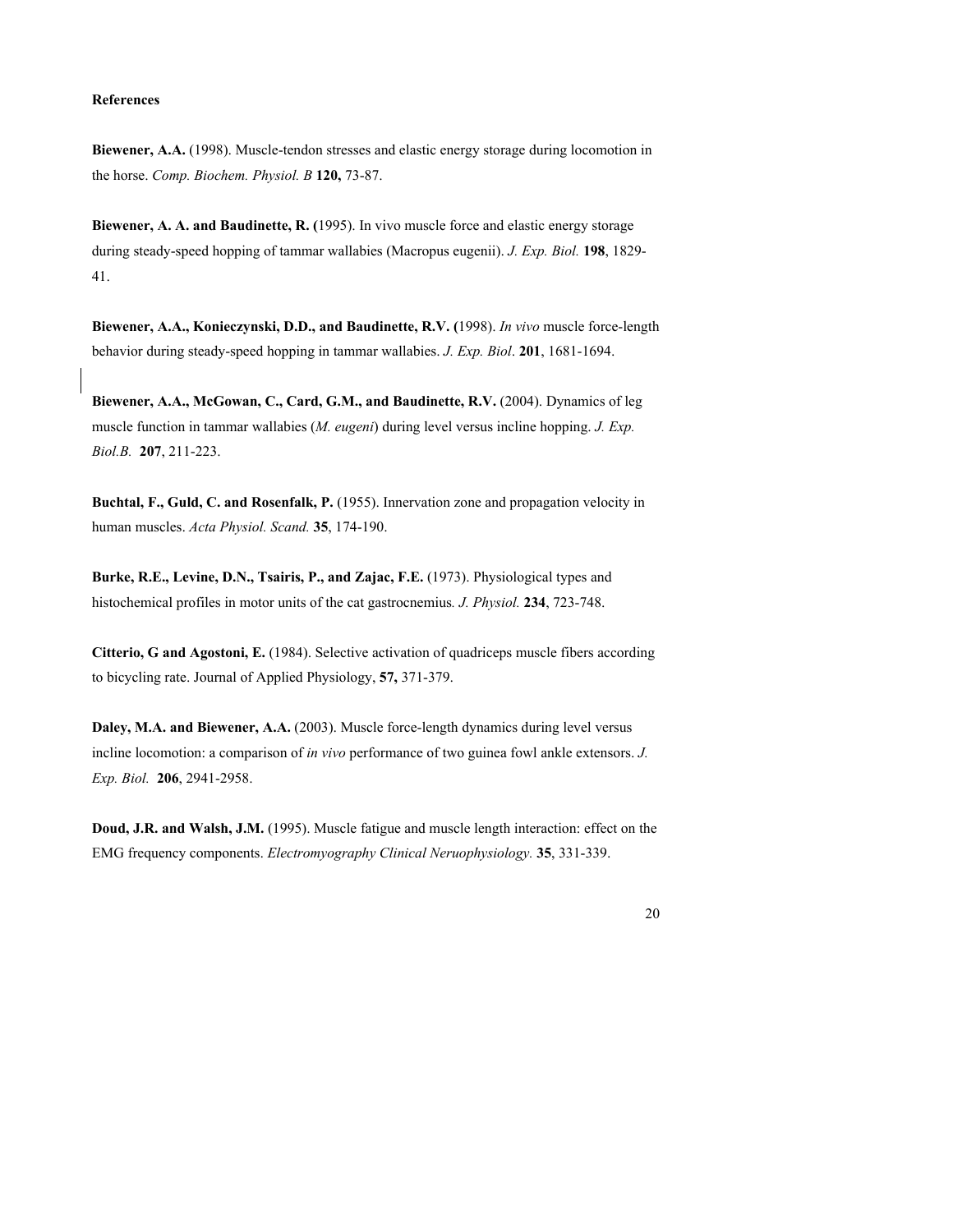**Fedde, M.R., DeWet, P.D., and Kitchell, R.L.** (1969). Motor unit recruitment pattern and tonic activity in respiratory muscles of *Gallus domesticus. J. Neurophysiol.* **35**, 331-339.

**Freund H.J., Büdingen, H.J., and Dietz V.** (1975). Activity of single motor units from human forearm muscles during voluntary isometric contractions. *J Neurophysiology* **38(4),** 933-46.

**Fukunaga, T., Ichinose, Y., Ito, M., Kawakami, Y. and Fukashiro, S.** (1997). Determination of fascicle length and pennation in a contracting human muscle *in vivo*. *J. Appl. Physiol*, **82**, 3540358.

**Gabaldon, A.M., Nelson, F.E. and Roberts, T.J.** (2004). Mechanical function of two ankle extensors in wild turkeys: shifts form energy production to energy absorption during incline versus decline running. *J. Exp. Biol.* **207**, 2277-2288.

**Gerdle, B., Karlsson, S., Crenshaw, A.G., Elert, J. and Friden, J.** (2000). The influences of muscle fibre proportions and areas upon EMG during maximal dynamic knee extensions*. Eur. J. Appl. Physiol.* **81**, 2-10.

**Gillespie, C.A., Simpson, D.R., and Edgerton, V.R.** (1974). Motor unit recruitment as reflected by muscle fibre glycogen loss in a prosimian (bushbaby) after running and jumping. *Journal of Neurology, Neurosurgery & Psychiatry* **37,** 817-824.

**Gillis, G.B. and Biewener, A.A.** (2001). Hindlimb muscle function in relation to speed and gait: *in vivo* patterns of strain and activation in a hip and knee extensor of the rat (*Rattus norvegicus*). *J. Exp. Biol.* **204**, 2717-2731.

**Gillis, G.B. and Biewener, A.A.** (2002). Effects of surface grade on proximal hindlimb muscle strain and activation during rat locomotion. *J. Appl. Physiol.*, **93**, 1731-1743.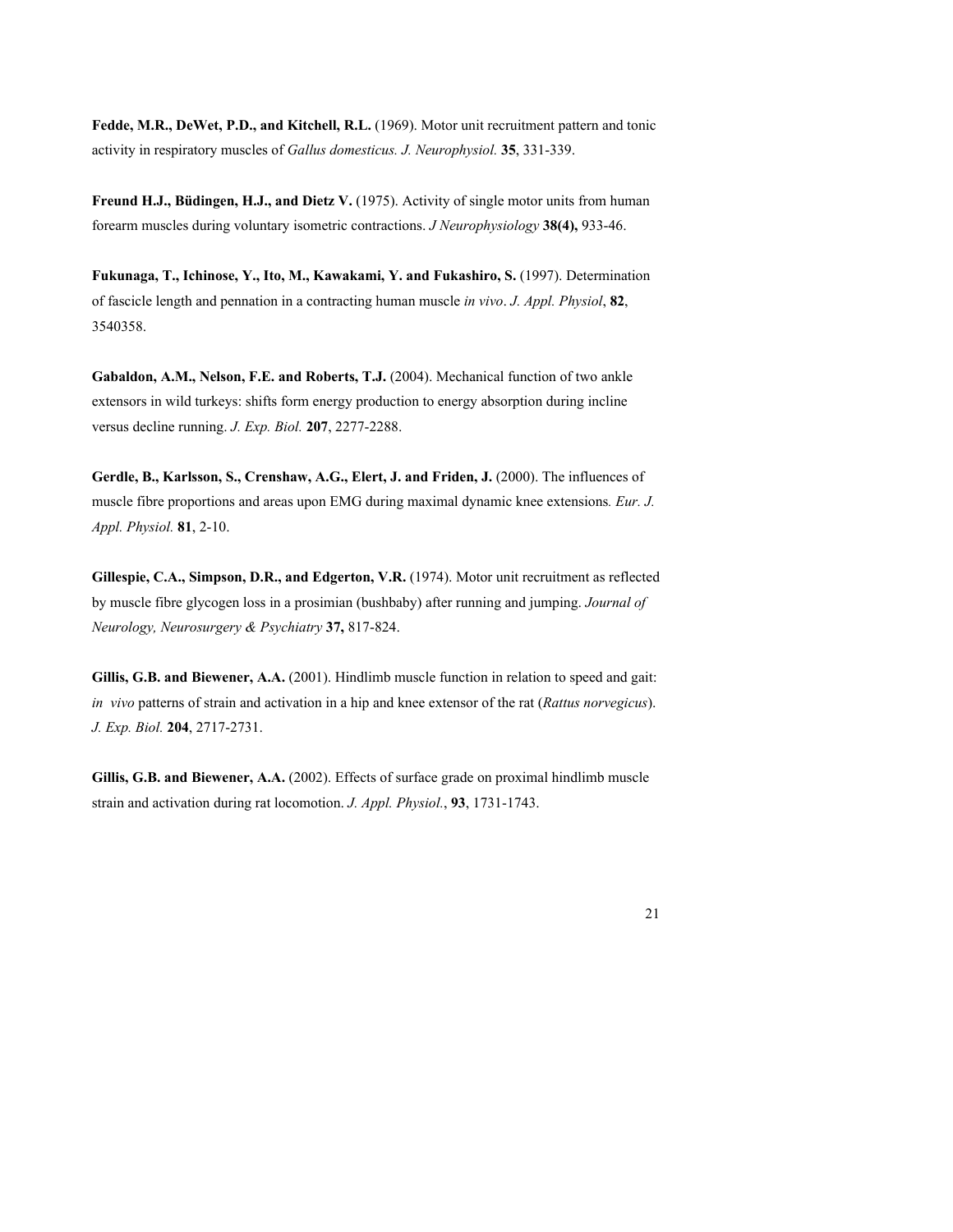**Grimby L, Hannerz J, and Hedman B.** (1981). The fatigue and voluntary discharge properties of single motor units in man. *J Physiol.* **316(1)**, 545-554.

**He, Z.H, Bottinelli R., Pellegrino, MA, Ferenczi, MA, and Reggiani, C.** (2000). ATP consumption and efficiency of human single muscle fibres with differenct myosin isoform composition. *Biophys. J.* **79**. 945-961.

**Henneman, E., Somjen, G. and Carpenter, D.O.** (1965). Excitability and inhibitability of motoneurons of different sizes. *J. Neurophysiol.* **28**, 599-620.

**Henneman, E., Somjen, G. and Carpenter, D.O.** (1965b). Functional significance of cell size in spinal motoneurons. *J. Neurophysiol.* **28**, 560-580. **Henneman E and Olson CB.** (1965c). Relations Between Structure and Function in the Design of Skeletal Muscles. *J Neurophysiology* **28**, 581-98.

**Henneman, E., Clamann, H.P., Gillies, J.D. and Skinner, R.D.** (1974). Rank order of motorneurons withn a pool: law of combination. *J. Neurophysiol.* **37**, 1338-1349.

**Higham, T.**, **Biewener, A.A. and Wakeling, J.M.** (2008). Functional diversification within and between muscle synergists during locomotion. *Biology Letters* **4**, 41-44.

**Hodson-Tole, E.F. and Wakeling, J.M.** (2007). Variations in motor unit recruitment patterns occur within and between muscles in the running rat (Rattus norvegicus). *Journal Experimental Biology***. 210,** 2333-45.

**Hodson-Tole, E.F. and Wakeling, J.M.** (2008). Motor unit recruitment patterns 2: the influence of myoelectric intensity and muscle fascicle strain rate. *Journal Experimental Biology* **211**, 1893- 902.

**Hodson-Tole, E.F. and Wakeling, J.M.** (2010). The influence of strain and activation on the locomotor function of rat ankle extensor muscles. *Journal Experimental Biology* **213**, 318-30.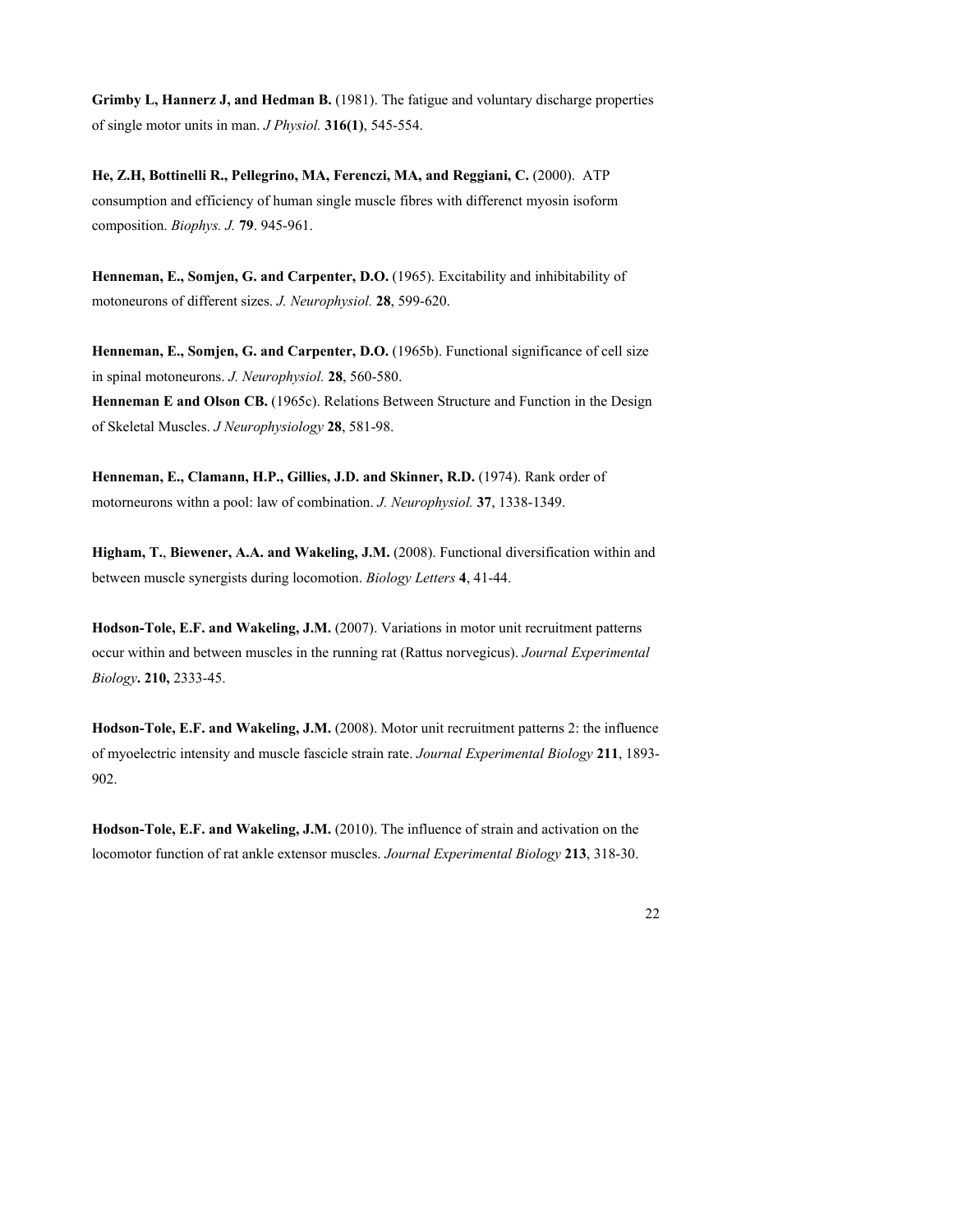**Ker, R.F., and Bennett, M.B., Bibby, S.R., Kester, R.C., and Alexander, R.M.** (1987). The spring in the arch of the human foot. *Nature* **325**, 147-149.

**Kupa, E.J., Roy, S.H., Kandarian, S.C. and de Luca, C.J.** (1995). Effects of muscle fibre type and size on EMG median frequency and conduction velocity. *J. Appl. Physiol.* **79**, 23-32.

**Lee, S.S.M., de Boef Miara, M., Arnold, A.S., Biewener, A.A. and Wakeling J.M.** (2011). EMG analysis for determining the timing and level of activation in different motor units. *J. Electromyography and Kinesioloy* **21**, 557-565.

**Lichtwark, G.A. and Wilson, A.M.** (2006). Interaction between the human gastrocnemius muscle and the Achilles tendon during incline, level, and decline locomotion. *J. Exp. Biol.* **209**, 4379-4388.

**Lichtwark, G.A., Bougoulias, K., and Wilson, A.M.** (2007). Muscle fascicle and series elastic element length changes along the length of the human gastroncemius during walking and running. *J. Biomechanics*. **40**, 157-164.

**Lindstrom, L.H. and Magnusson, R.I.** (1977). Interpretation of myoelectric power spectra: a model and its applications. *Proceedings of the IEEE***, 65(5),** 653-662.

**Luff, A.R. and Atwood, H.L.** (1972). Membrane properties and contraction of single muscle fiber in the mouse. *Am. J. Physiol.* **222,** 1435-1440.

**McGowan, C.P., Baudinette, R.V. and Biewener, A.A.** (2007). Modulation of proximal muscle function during level versus incline hopping in tammar wallabies (*Macropus eugenii*). *J. Exp. Biol.* **210**, 1255-1265.

**McGuigan, M.P., Yoo, E., Lee, D.V., and Biewener, A.A.** (2009). Dynamics of goat distal hind-limb muscle-tendon function in response to locomotor grade. *J. Exp. Biol.* **212**, 2092-2104.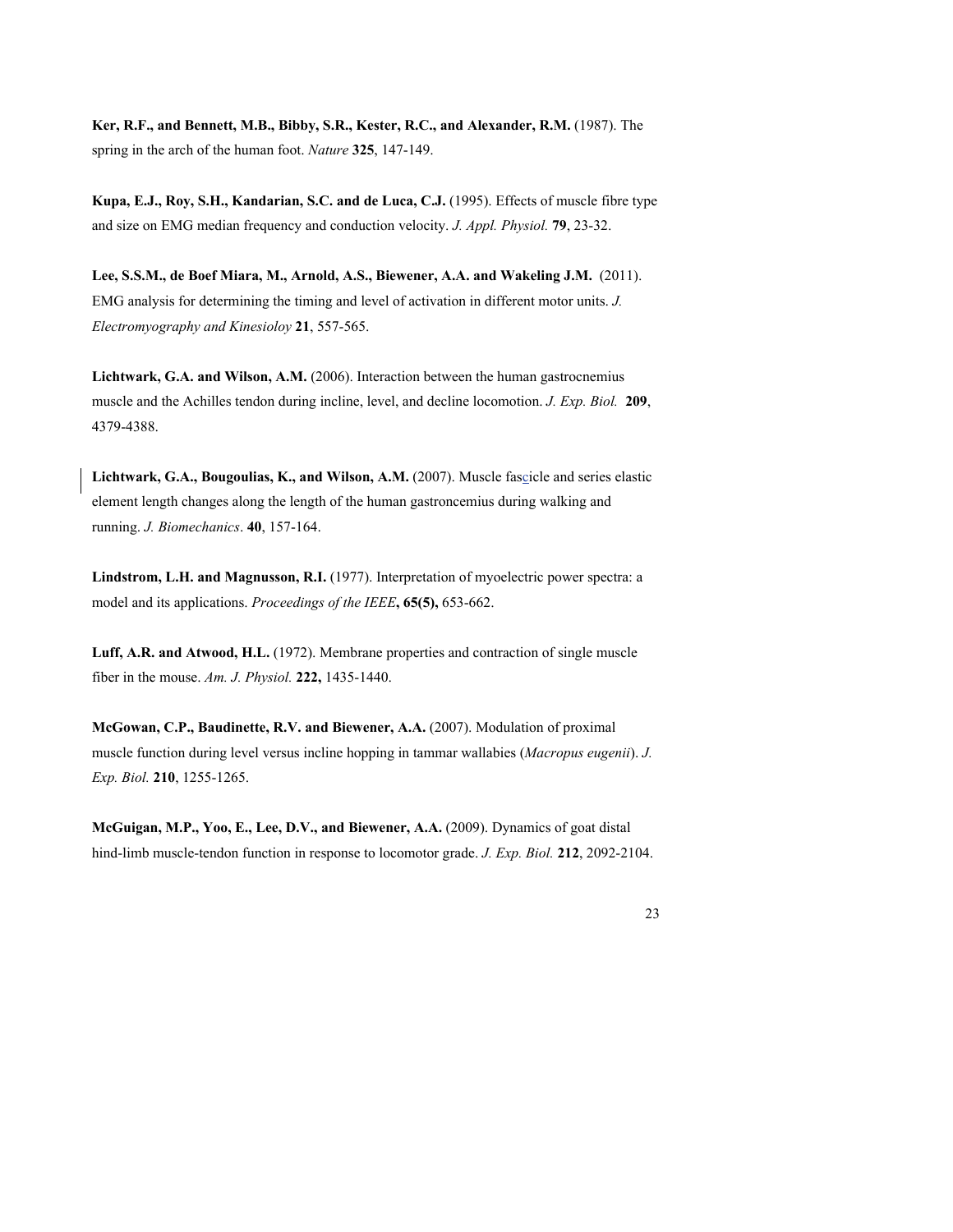**Minetti, A.E., Ardigo, L.P. and Saibene, F.** (1994). Mechanical determinants of the minimum energy cost of gradient running in humans. *J. Exp. Biol.*, **195**, 211-225.

**Naeije, M. and Zorn, H.** (1982). Relation between EMG power spectrum shifts and muscle fibre action potential conduction velocity changes during local muscular fatigue in man. *European Journal of Applied Physiology*, **50,** 23-33.

**Nardone, A., Romano, C., and Schieppati, M.** (1989). Selective recruitment of high-threshold human motor units during voluntary isotonic lengthening of active muscles. *J Physiol.* **409**, 451- 471.

**Reaz, M.B.I., Hussain, M.S., and Mohd-Yasin F.** (2006). Techniques of EMG signal analysis: detection, processing, classification, and applications. *Biol Proceedings Online*, **8,** 11-35.

Roberts, T.J., Marsh, R.L., Weyand, P.G., and Taylor, C. R. (1997). Muscular force in running turkeys: the economy of minimizing work. Science **275**, 1113-1115.

**Roberts, T.J., Higginson, B.K., Nelson, F.E., and Gabaldon, A.M.** (2007). Muscle strain is modulated more with running slope than speed in wild turkey knee and hip extensors. Journal of Experimental Biology, **210**, 2510-2517.

**Roberts, T.J. and Gabaldon, A.** (2008). Interpreting muscle function from EMG-lessons learned from direct measurements of muscle force. *Integrative and Comparative Biology*, **48,** 312-320.

**Rome, L.C., Funke, R.P., Alexander, R.M., Lutz, G., Aldridge, H., Scott, F., and Freadman, M.** (1988). Why animals have different muscle fibre types. Letters to Nature **335,** 824-827.

**Sadoyama, T., Masuda, T., Miyata, H. and Katsuta, S.** (1988). Fibre conduction velocity and fibre composition in human vastus lateralis. *Eur. J. Appl. Physiol. Occup. Physiol.* **57,** 767-771.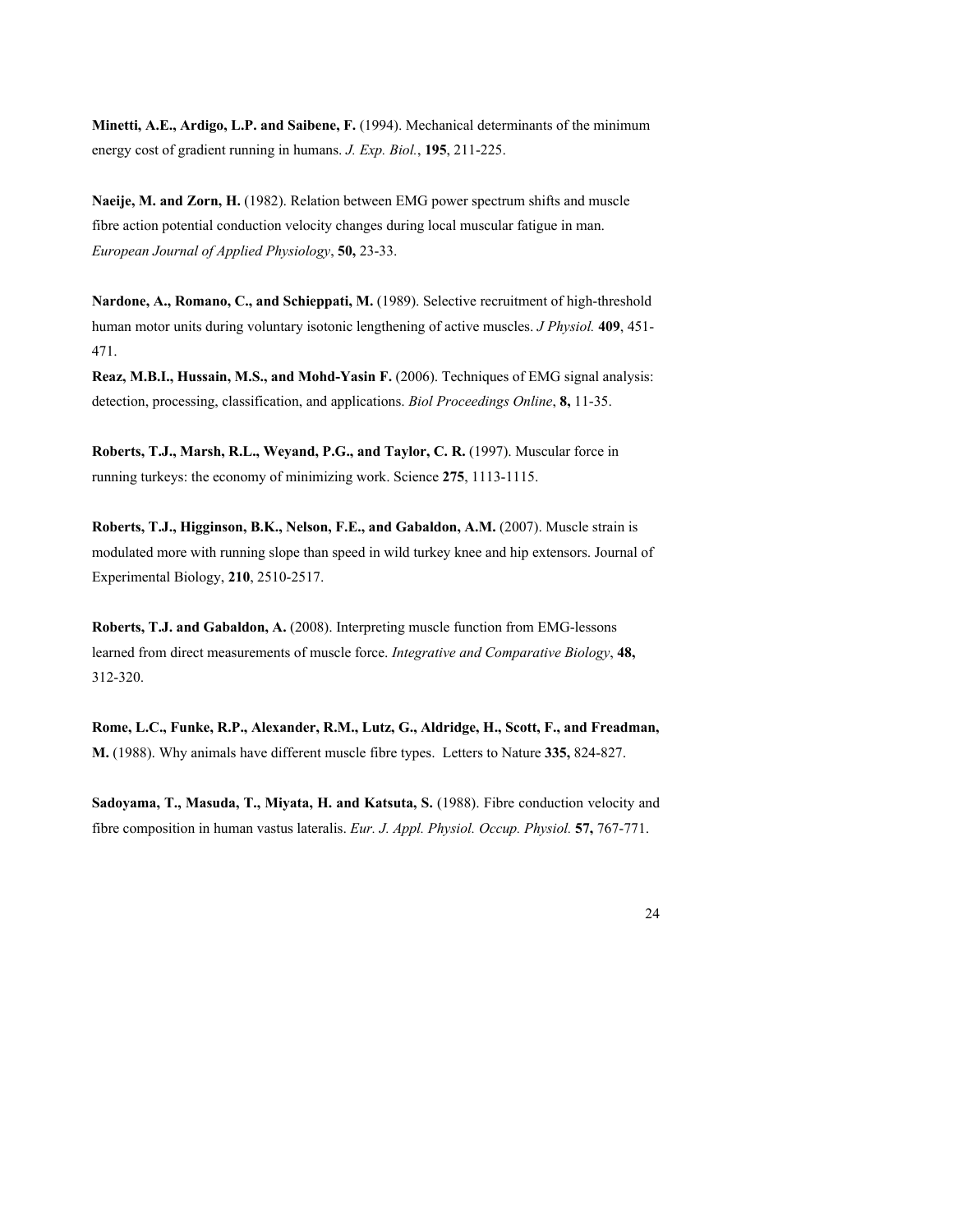**Smith, J.L., Betts, B., Edgerton, V.R. and Zernicke, R.F.** (1980). Rapid ankle extension during paw shakes: selective recruitment of fast ankle extensors. *J. Neurophysiology* **43**, 612- 620.

**Sokoloff, A.J. and Cope, T.C.** (1996). Recruitment of triceps surae motor units in the decerebrate cat. II. Heterogeneity among soleus motor units. *J Neurophysiol*. **75**, 2005-2016.

**Von Tscharner, V.** (2000). Intensity analysis in time-frequency space of surface myoelectric signals by wavelets of specified resolution. *Journal Electromyography and Kinesiology* **10,** 433- 445.

**Wakeling, J.M., Kaya, M., Temple, G.K., Johnston, and W., Herzog, W. (**2002). Determining patterns of motor recruitment during locomotion. *J Exp Biol*. **205**, 359-369.

**Wakeling, J.M.** (2004). Motor units are recruited in a task dependent fashion during locomotion. *J. Exp. Biol.* **207**, 3883-3890.

**Wakeling, J.M. and Rozitis, A. I.** (2004). Spectral properties of myoelectric signals from different motor units distinguished during ramped contractions of the leg extensors. *J. Exp. Biol.* **207**, 2519-2528.

**Wakeling, J.M., Uehil, K, Rozitis, A.I.** (2006). Muscle fibre recruitment can responds to the mechanics of the muscle contraction. *J. R. Soc. Interface* **3,** 533-544.

**Wakeling, J.M., Lee, S.S.M., de Boef Miara, M., Arnold, A.S., and Biewener, A.A.** (2012). A Muscle's force depends on the recruitment patterns of its fibers. *Annals of Biomedical Engineering* DOI 10.1007/s10439-012-0531-6.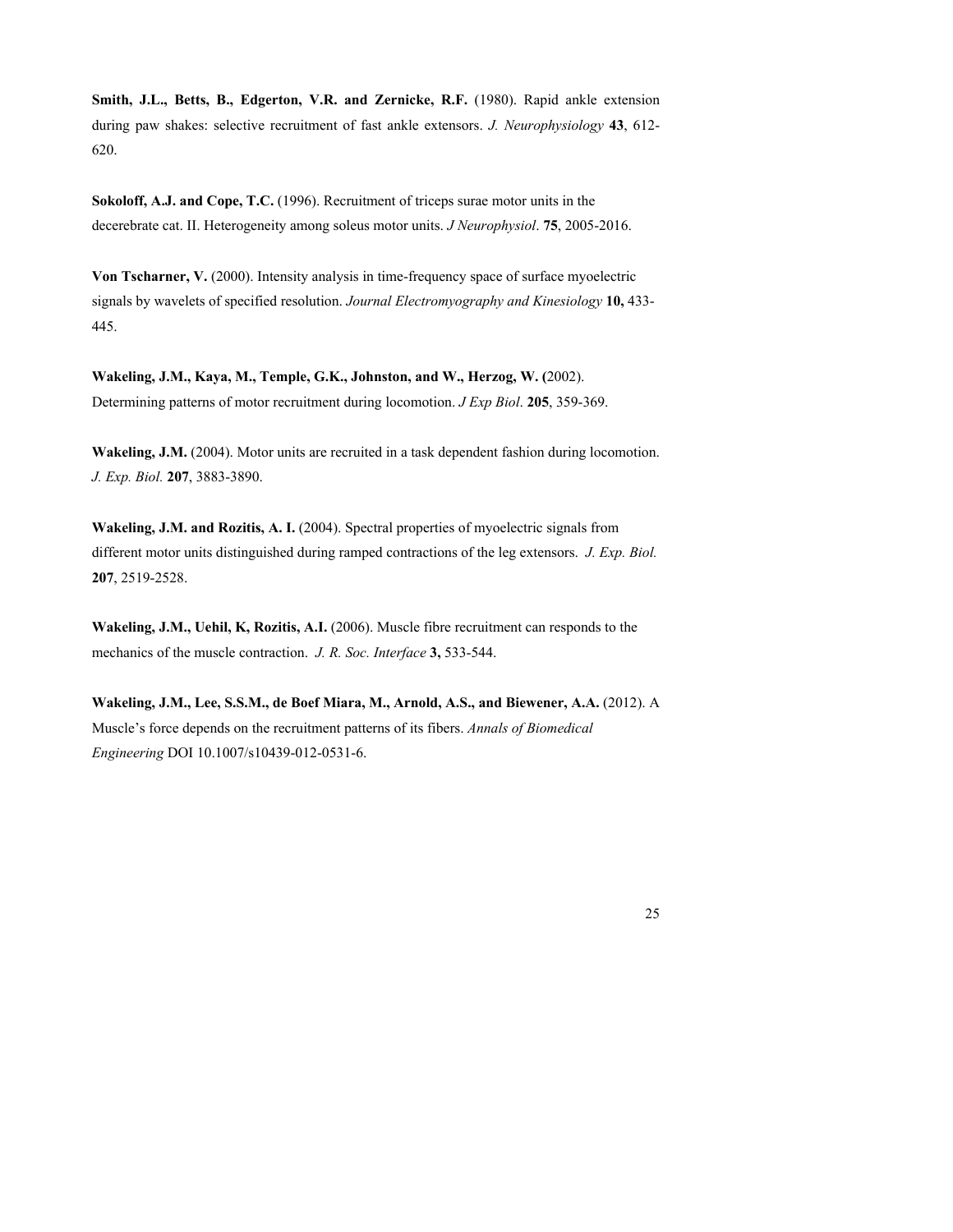Table 1. The effects of mechanical and excitation variables on angle  $\theta$  for the force rise and force relaxation phases. Arrows denote the direction of association: ↑ positive and ↓ negative when the covariates are significant (p<0.05 from the ANCOVA).

|                 | LG         |                     | MG         |                     |
|-----------------|------------|---------------------|------------|---------------------|
|                 | Force Rise | Force<br>Relaxation | Force Rise | Force<br>Relaxation |
| Total intensity | small      |                     |            |                     |
| Force           | ₩          | ₩                   |            | Ψ                   |
| Force rate      |            | Ψ                   |            |                     |
| Strain          |            | ₩                   |            |                     |
| Strain rate     |            |                     |            |                     |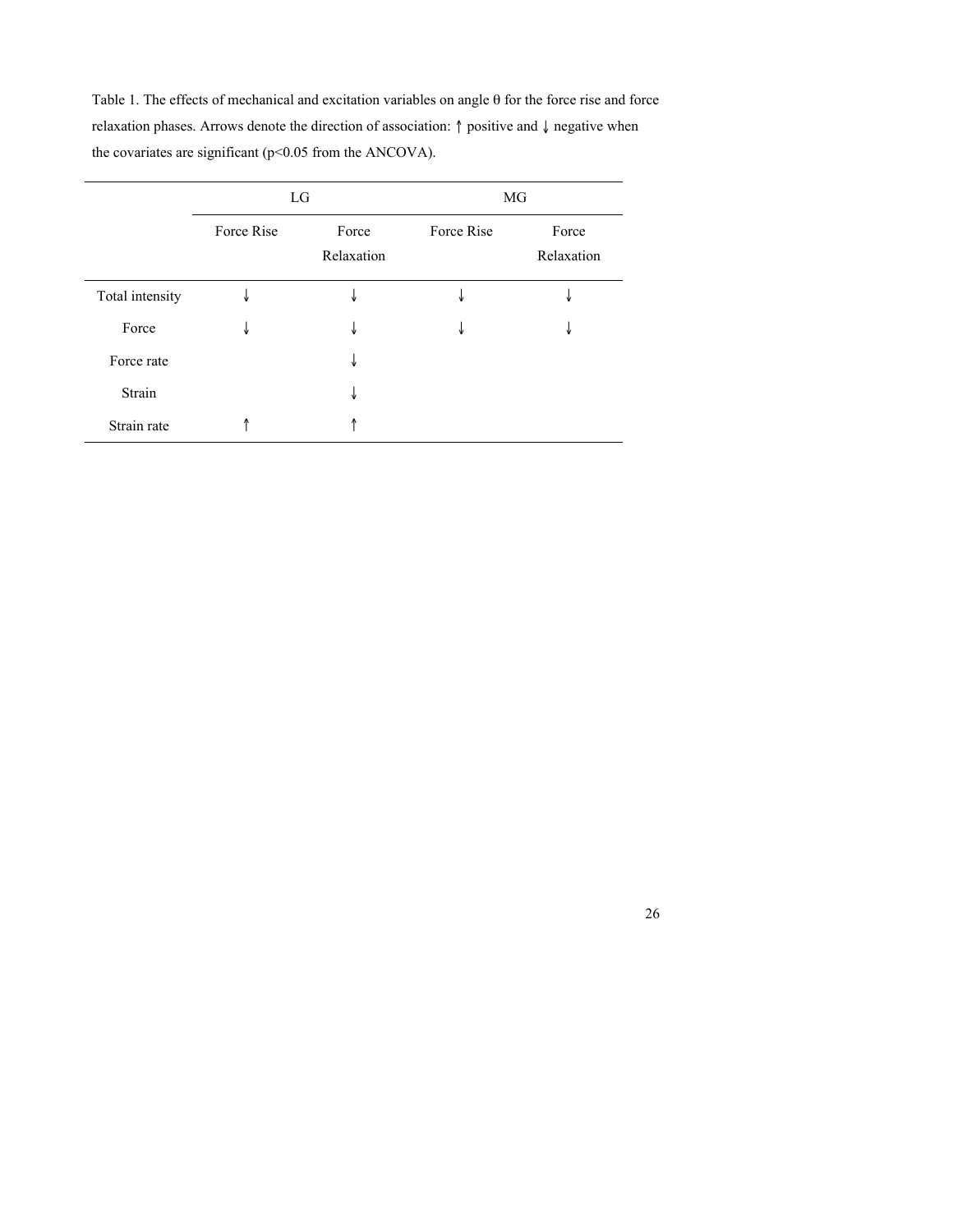Table 2. Mean (standard error of the mean) for mechanical and excitation variables during LG force rise during concentric contractions. Values are averages across the measurement period. Asterisks in the columns "level walking, trotting, and galloping" indicate significant differences between gaits (compared to level trotting) on the level surface in *post hoc* comparisons (\* p<0.05, \*\*, p<0.01, \*\*\* p<0.001). Addition signs in the columns "incline walking and trotting" indicate significant differences between level and incline surface for each gait (+  $p$  < 0.05, ++  $p<0.01,$  +++  $p<0.001$ ).

|                 | Level walking | Level<br>trotting | Level<br>galloping | Incline<br>walking | Incline trotting |
|-----------------|---------------|-------------------|--------------------|--------------------|------------------|
| Strain          | $0.130**$     | 0.151             | 0.157              | $0.166++$          | $0.212++$        |
|                 | (0.006)       | (0.007)           | (0.008)            | (0.008)            | (0.012)          |
| Strain rate     | $-1.212***$   | $-1.537$          | $-1.755***$        | $-1.567++$         | $-2.486++$       |
| $(s^{-1})$      | (0.059)       | (0.061)           | (0.080)            | (0.065)            | (0.161)          |
| Force $(N)$     | 19.42         | 15.23             | $20.95**$          | $36.11+$           | $51.70++$        |
|                 | (1.77)        | (1.49)            | (2.24)             | (2.63)             | (4.10)           |
| Force rate      | 368.67***     | 536.31            | 881.03***          | $533.46++$         | $1274.88++$      |
| $(N s^{-1})$    | (34.56)       | (47.66)           | (98.66)            | (47.00)            | (119.18)         |
| Total intensity | $1.042***$    | 2.386             | 2.891***           | $2.144++$          | $6.058++$        |
| $(mV^2)$        | (0.075)       | (0.154)           | (0.294)            | (0.144)            | (0.447)          |
| Angle θ (rad)   | 1.512         | 1.509             | $1.407*$           | 1.504              | $1.527++$        |
|                 | (0.014)       | (0.015)           | (0.016)            | (0.014)            | (0.016)          |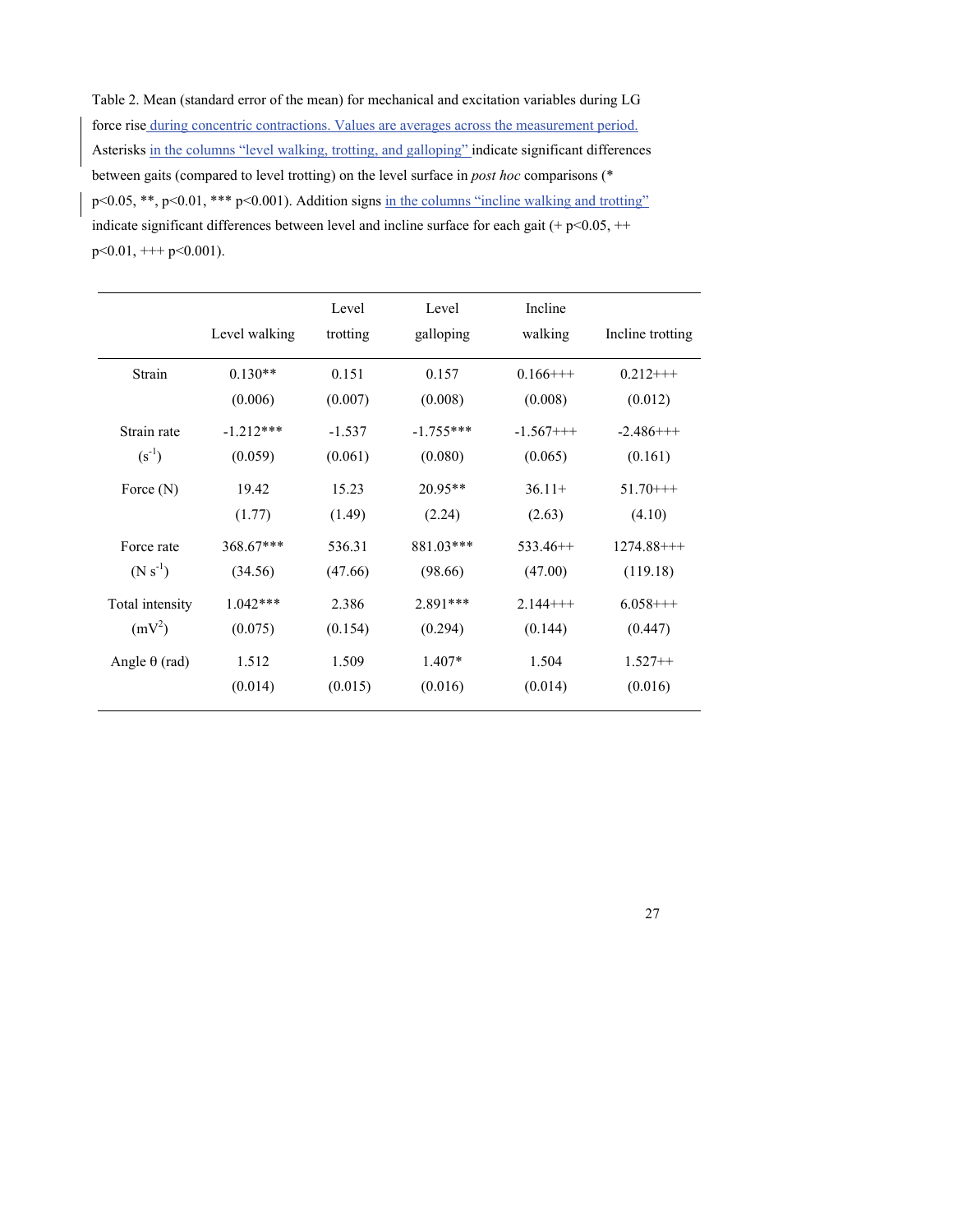Table 3. Mean and standard error of the mean for mechanical and excitation variables during LG force relax during concentric contractions. Values are averages across the measurement period. Asterisks in the columns "level walking, trotting, and galloping" indicate significant differences between gaits (compared to level trotting) on the level surface in *post hoc* comparisons (\* p<0.05, \*\*, p<0.01, \*\*\* p<0.001). Addition signs in the columns "incline walking and trotting" indicate significant differences between level and incline surface for each gait (+  $p$  < 0.05, ++  $p \le 0.01, \pm + + p \le 0.001$ ).

|                 | Level walking | Level<br>trotting | Level<br>galloping | Incline<br>walking | Incline trotting |
|-----------------|---------------|-------------------|--------------------|--------------------|------------------|
| Strain          | $0.065*$      | 0.078             | $0.105***$         | $0.091 + + +$      | $0.118 + +$      |
|                 | (0.003)       | (0.005)           | (0.006)            | (0.005)            | (0.008)          |
| Strain rate     | $-0.669***$   | $-1.138$          | $-1.416***$        | $-0.914$ +++       | $-1.439++$       |
| $(s^{-1})$      | (0.031)       | (0.061)           | (0.068)            | (0.044)            | (0.067)          |
| Force $(N)$     | $23.81*$      | 20.94             | $29.06***$         | $39.73 + + +$      | $62.21 + + +$    |
|                 | (1.43)        | (1.72)            | (2.86)             | (2.06)             | (3.79)           |
| Force rate      | $-264.14***$  | $-618.34$         | $-962.09***$       | $-408.09++$        | $-1050.67++$     |
| $(Ns^{-1})$     | (15.88)       | (42.06)           | (79.65)            | (22.16)            | (65.96)          |
| Total intensity | 0.513         | 0.770             | $2.621***$         | $1.455++$          | $3.255++$        |
| $(mV^2)$        | (0.046)       | (0.084)           | (0.296)            | (0.149)            | (0.469)          |
| Angle θ (rad)   | $1.330***$    | 1.270             | 1.291              | 1.347              | $1.314++$        |
|                 | (0.012)       | (0.014)           | (0.015)            | (0.013)            | (0.014)          |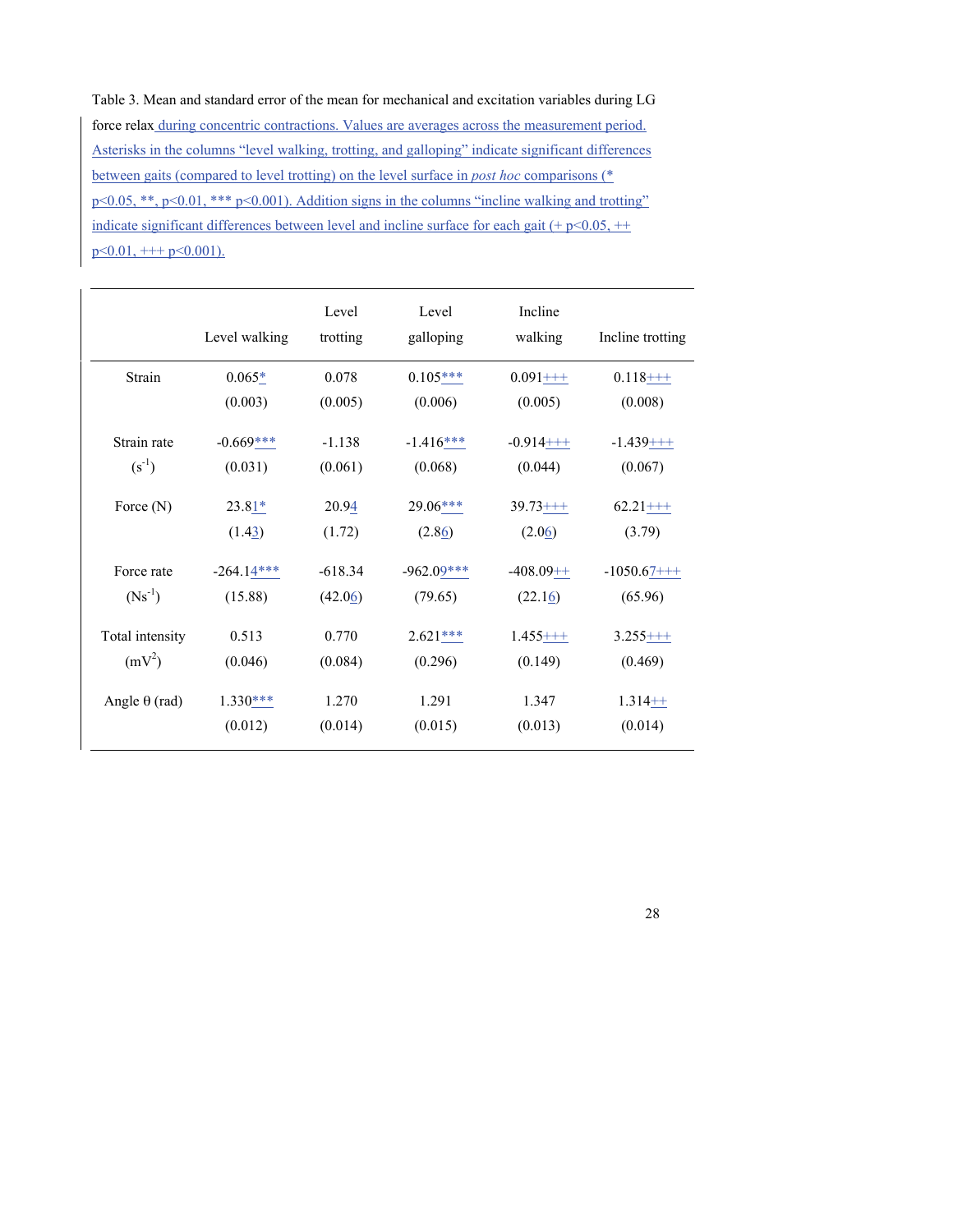Table 4. Mean and standard error of the mean for mechanical and excitation variables during MG force rise during concentric contractions. Values are averages across the measurement period. Asterisks in the columns "level walking, trotting, and galloping" indicate significant differences between gaits (compared to level trotting) on the level surface in *post hoc* comparisons (\* p<0.05, \*\*, p<0.01, \*\*\* p<0.001). Addition signs in the columns "incline walking and trotting" indicate significant differences between level and incline surface for each gait (+  $p$  < 0.05, ++  $p \le 0.01, \pm + + p \le 0.001$ ).

| Level walking | Level<br>trotting | Level<br>galloping | Incline<br>walking | Incline trotting         |
|---------------|-------------------|--------------------|--------------------|--------------------------|
| $0.155**$     | 0.175             | 0.172              | $0.243++$          | $0.255++$                |
| (0.007)       | (0.007)           | (0.008)            | (0.010)            | (0.010)                  |
| $-1.35*$      | $-1.58$           | $-1.89***$         | $-2.04++$          | $-2.05$ +++              |
| (0.079)       | (0.07)            | (0.09)             | (0.219)            | (0.116)                  |
| 17.91         | 18.96             | 25.08              | $41.25$ +++        | $51.62++$                |
| (1.71)        | (1.73)            | (2.45)             | (3.79)             | (4.52)                   |
| 471.17***     | 769.27            | $1062.93***$       | $864.16++$         | $1436.76$ <sup>+++</sup> |
| (30.42)       | (58.80)           | (99.08)            | (81.97)            | (149.16)                 |
| $0.888***$    | 2.052             | 2.925***           | $3.085++$          | $7.741++$                |
| (0.070)       | (0.153)           | (0.205)            | (0.242)            | (0.667)                  |
| $1.490***$    | 1.423             | 1.467              | $1.452++$          | $1.494++$                |
| (0.012)       | (0.011)           | (0.011)            | (0.012)            | (0.014)                  |
|               |                   |                    |                    |                          |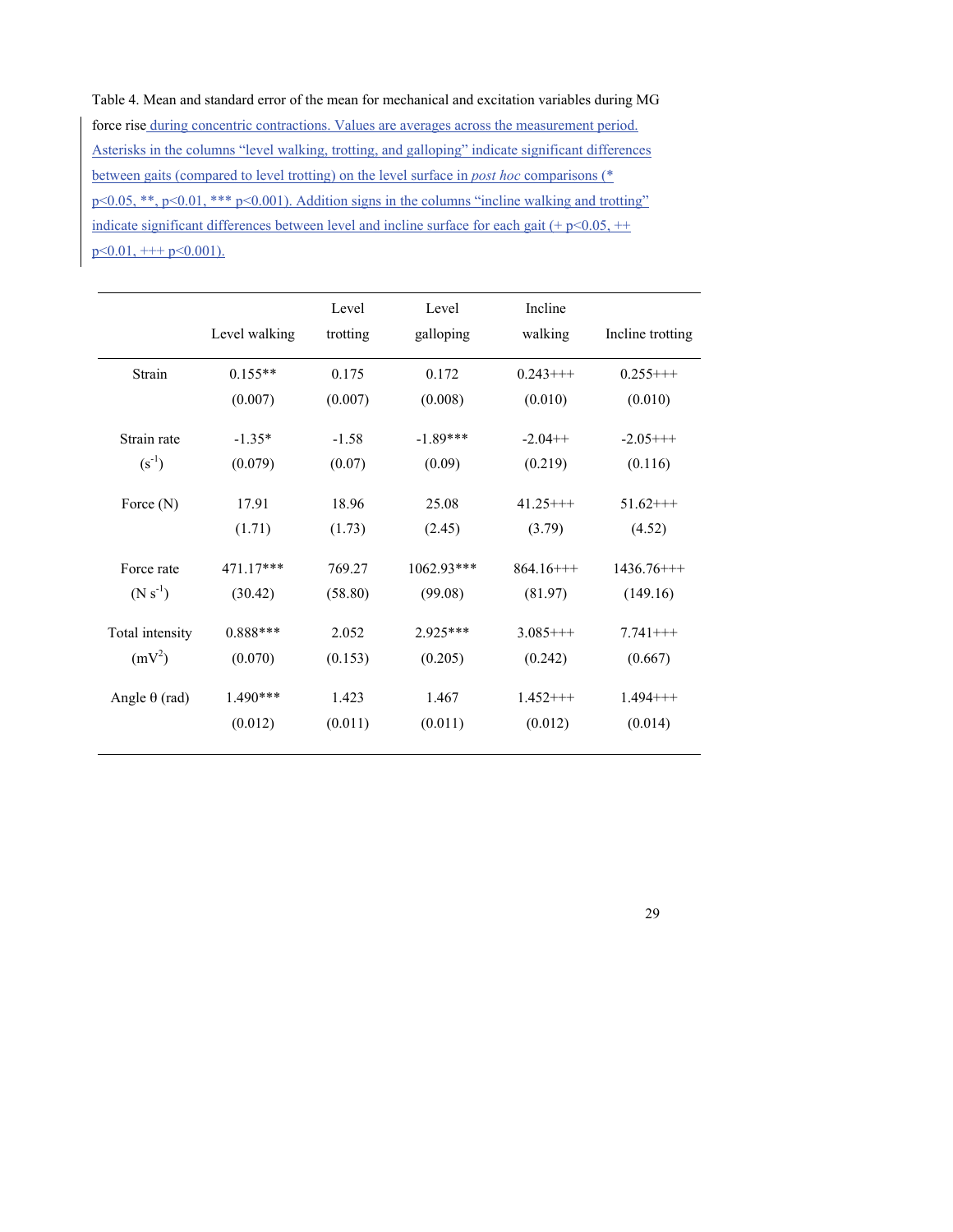Table 5. Mean and standard error of the mean for mechanical and excitation variables during MG force relaxation during concentric contractions. Values are averages across the measurement period. Asterisks in the columns "level walking, trotting, and galloping" indicate significant differences between gaits (compared to level trotting) on the level surface in *post hoc*  comparisons (\* p<0.05, \*\*, p<0.01, \*\*\* p<0.001). Addition signs in the columns "incline" walking and trotting" indicate significant differences between level and incline surface for each gait (+ p < 0.05, + + p < 0.01, + + + p < 0.001).

|                      | Level walking | Level<br>trotting | Level<br>galloping | Incline<br>walking | Incline trotting |
|----------------------|---------------|-------------------|--------------------|--------------------|------------------|
| Strain               | 0.129         | 0.120             | $0.140***$         | $0.211++$          | $0.221++$        |
|                      | (0.006)       | (0.007)           | (0.008)            | (0.007)            | (0.008)          |
| Strain rate          | $-0.510***$   | $-0.722$          | $-1.055***$        | $-0.905++$         | $-1.451++$       |
| $(s^{-1})$           | (0.062)       | (0.049)           | (0.051)            | (0.083)            | (0.142)          |
| Force $(N)$          | 23.62         | 29.64             | $40.01**$          | $51.00++$          | $64.76++$        |
|                      | (1.95)        | (2.97)            | (4.16)             | (3.52)             | (4.75)           |
| Force rate           | $-415.37***$  | $-997.90$         | $-1429.71***$      | $-511.19++$        | $-1274.25$ +++   |
| $(N s^{-1})$         | (23.97)       | (77.66)           | (111.94)           | (29.94)            | (72.61)          |
| Total intensity      | $0.466***$    | 0.647             | $0.964***$         | $1.920++$          | $2.356++$        |
| $(mV^2)$             | (0.047)       | (0.078)           | (0.128)            | (0.142)            | (0.217)          |
| Angle $\theta$ (rad) | $1.427***$    | 1.370             | $1.326***$         | $1.414++$          | $1.379++$        |
|                      | (0.011)       | (0.012)           | (0.013)            | (0.011)            | (0.012)          |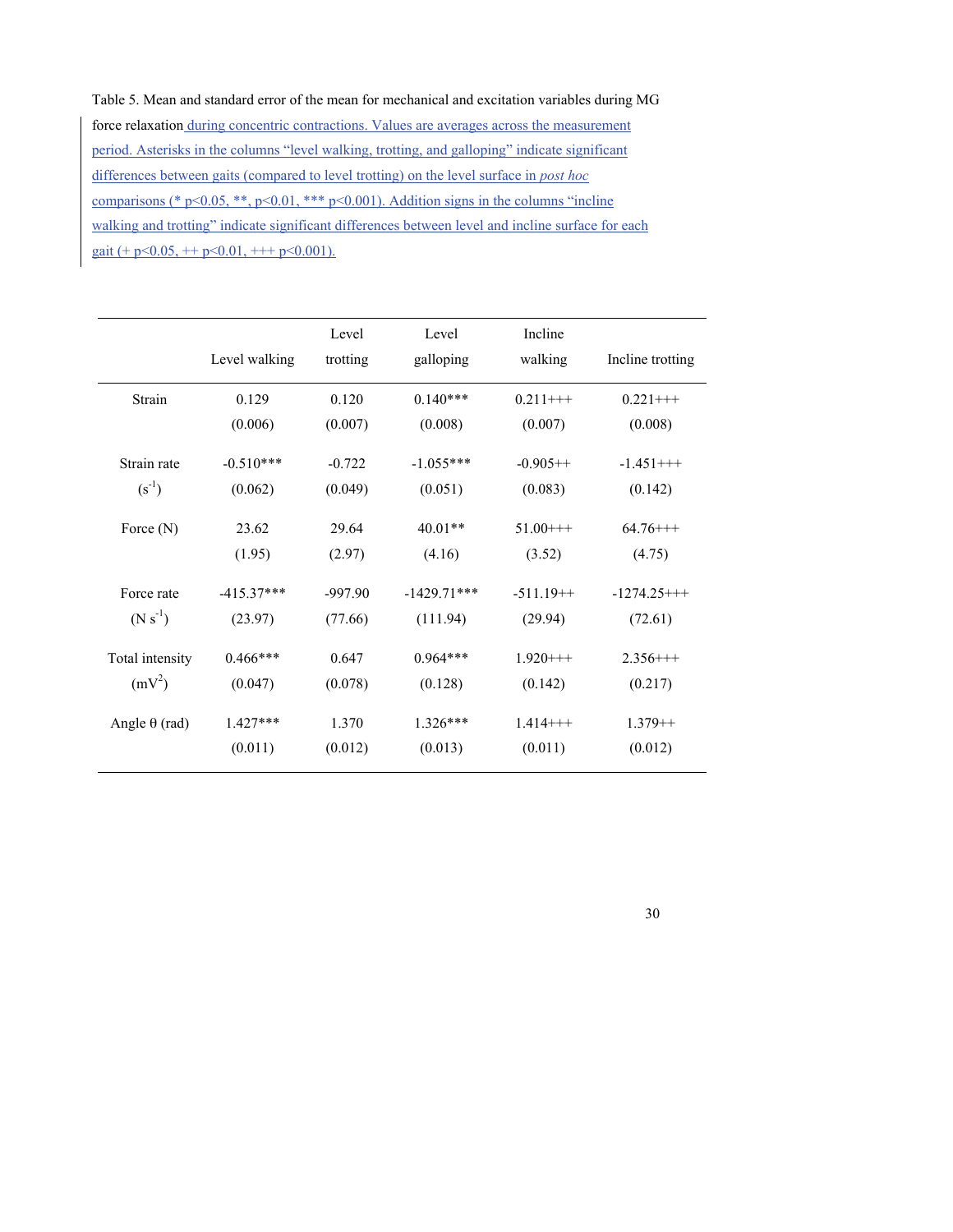#### **Figure Legends**

| ٠ |   |  |
|---|---|--|
|   |   |  |
|   |   |  |
|   |   |  |
|   | ۰ |  |

 Figure 1. Representative lateral gastrocnemius force, fascicle length, and myoelectric signals from fine-wire EMG of a goat during different locomotor tasks. Shaded bars indicate the stance phase.

6 Figure 2. Mean (thick lines)  $\pm$  S.E.M. (thin lines) of lateral gastrocnemius a) fascicle strain, b) fascicle strain rate, c) force, d) force rate, and e) normalized intensity for different locomotor tasks over a stride (level walking, trotting, and galloping, incline walking and trotting).

10 Figure 3. Mean (thick lines)  $\pm$  S.E.M. (thin lines) of medial gastrocnemius a) fascicle strain, b) fascicle strain rate, c) force, d) force rate, and e) normalized intensity for different locomotor 12 tasks over a stride (level walking, trotting, and galloping, incline walking and trotting).

 Figure 4. Principal component (PC) analysis of the myoelectric signals. a) The first two principal components defined from the myoelectric spectra of LG and MG. The percentage values reflect the percentage of the signal explained by the PC. b) Principal component I and II loading scores for medial gastrocnemius (solid) and lateral gastrocnemius (dotted) during different locomotor tasks (diamond: level walking, triangle: level trotting, star: level galloping, circle: incline

walking, square: incline trotting).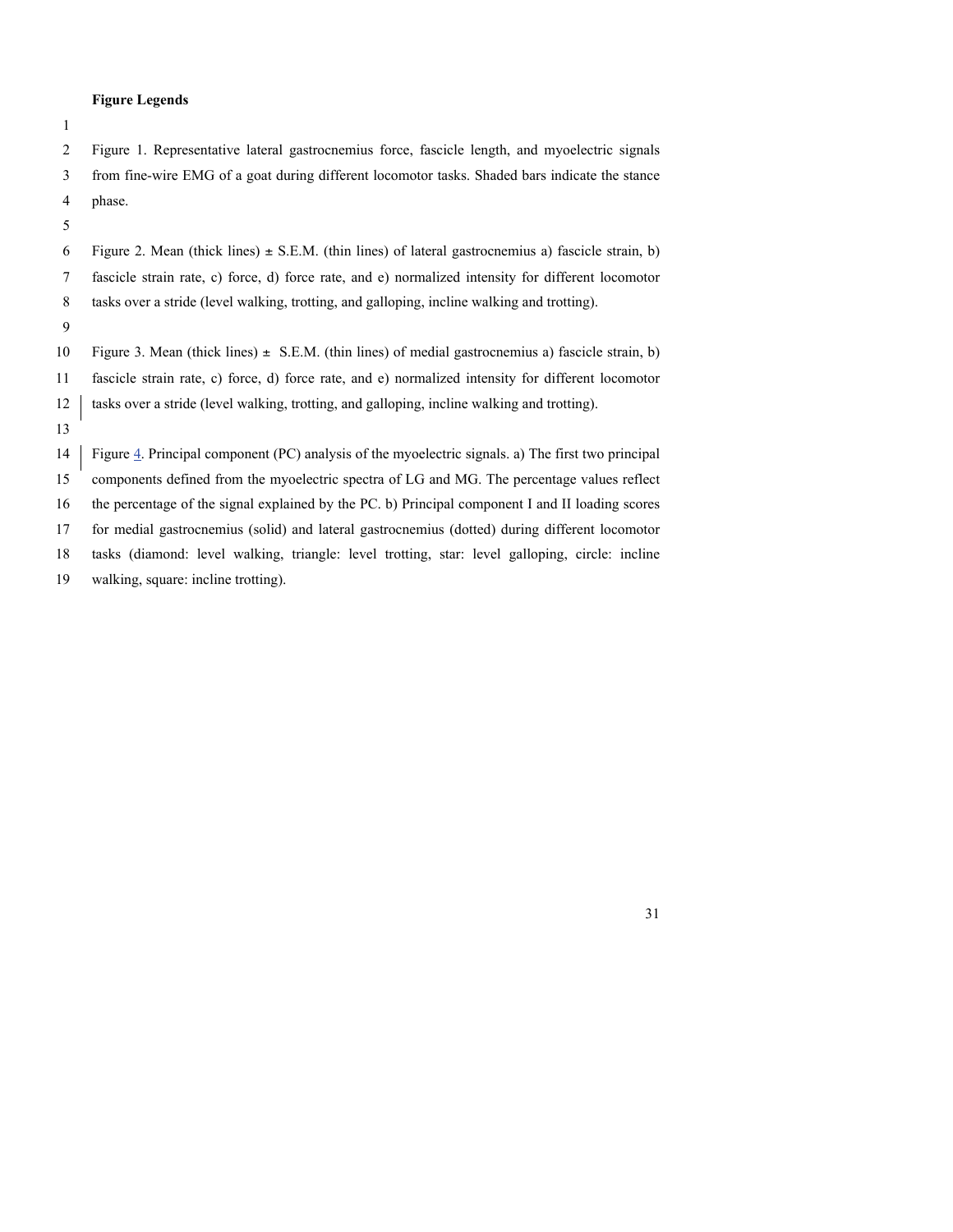



Figure 1. Representative lateral gastrocnemius force, fascicle length, and myoelectric signals from fine-wire EMG of a goat during different locomotor tasks. Shaded bars indicate the stance phase. The dotted line indicates fascicle length during standing.

32

Unknown

**Formatted:** Font:Times New Roman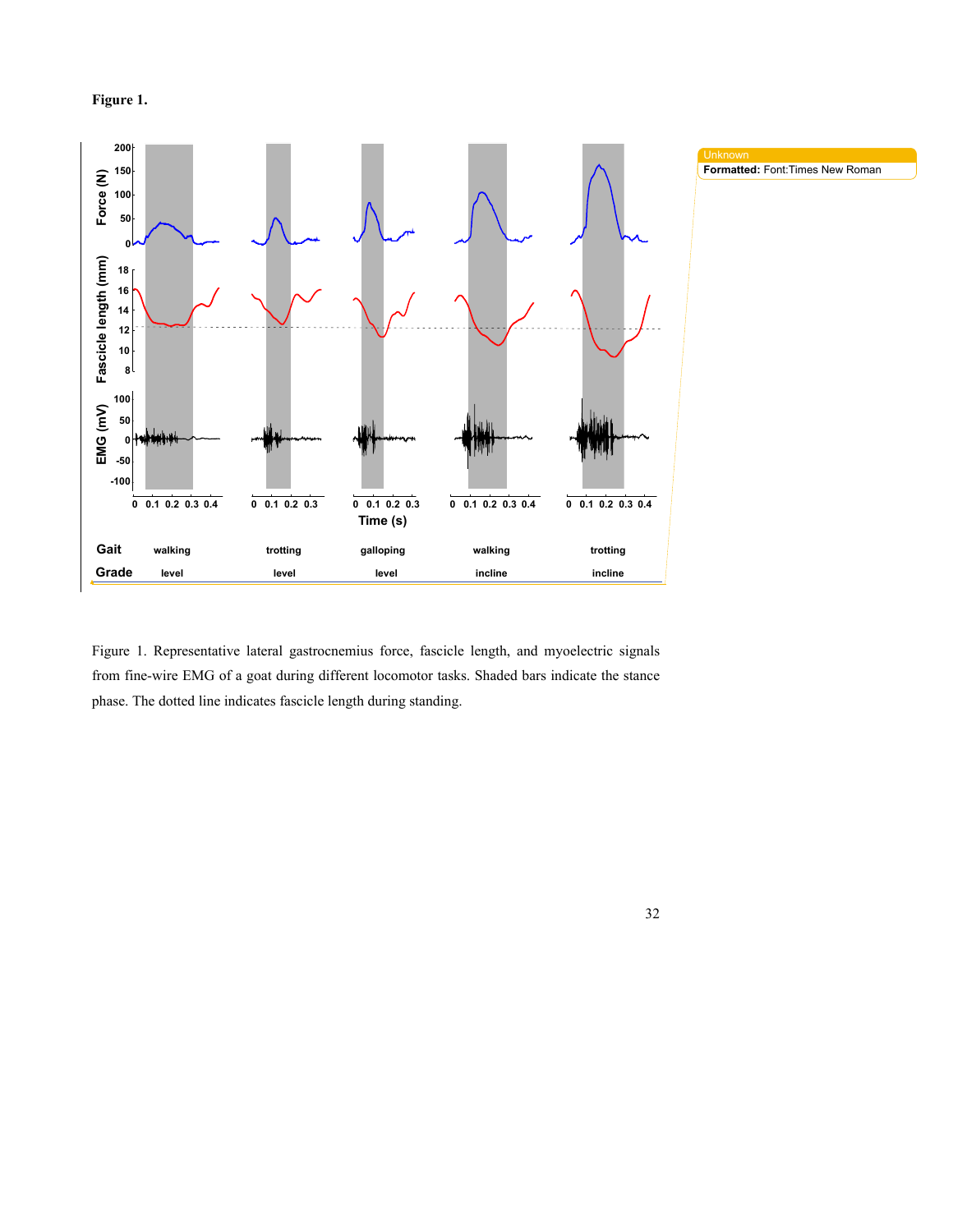



Figure 2. Mean values of lateral gastrocnemius a) fascicle strain, b) fascicle strain rate, c) force, d) force rate, and e) normalized intensity for different locomotor tasks over a stride (level walking, trotting, and galloping, incline walking and trotting).

**Formatted:** Font:Times New Roman

33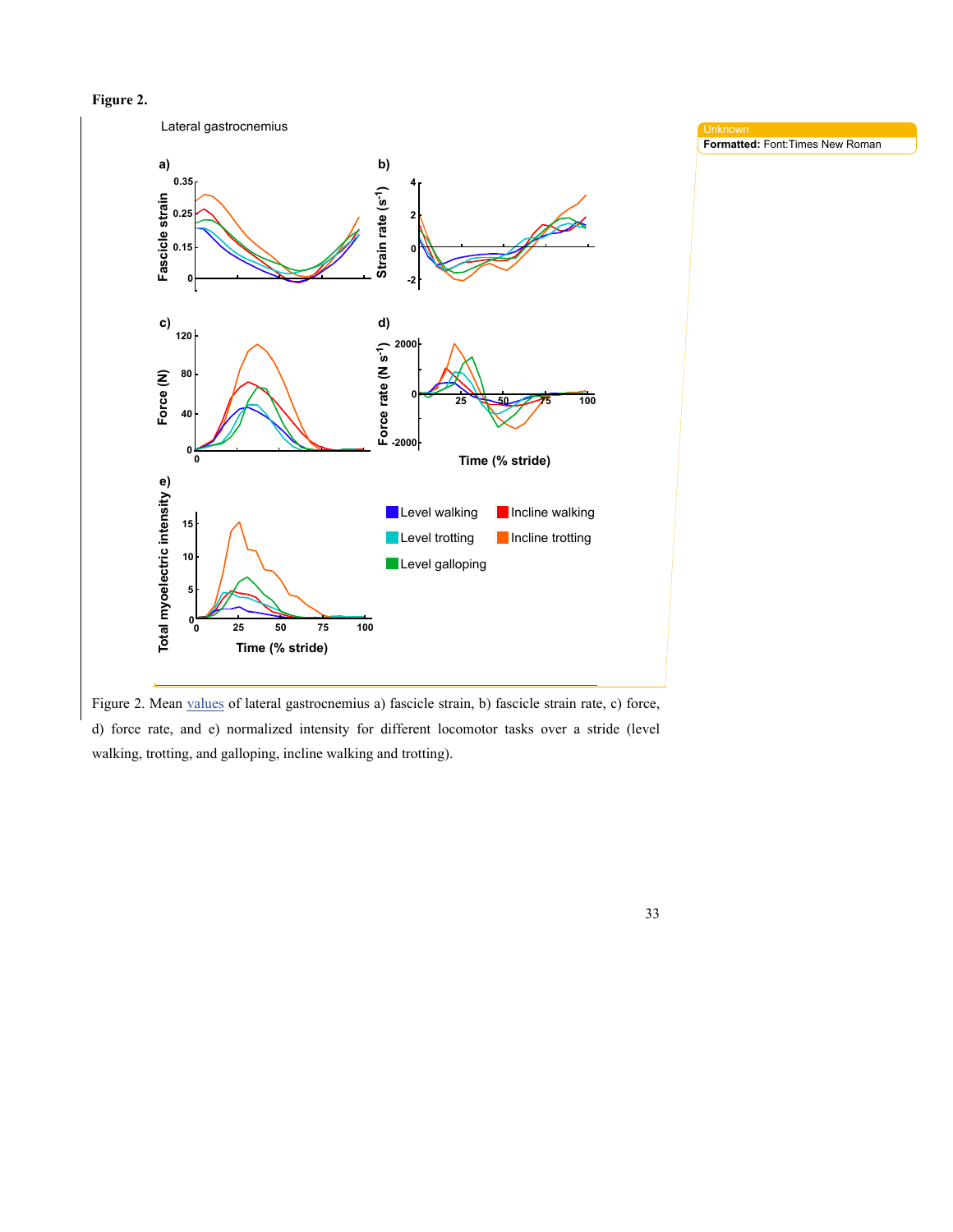



Figure 3. Mean values of medial gastrocnemius a) fascicle strain, b) fascicle strain rate, c) force, d) force rate, e) normalized intensity for different locomotor tasks over a stride (level walking, trotting, and galloping, incline walking and trotting),